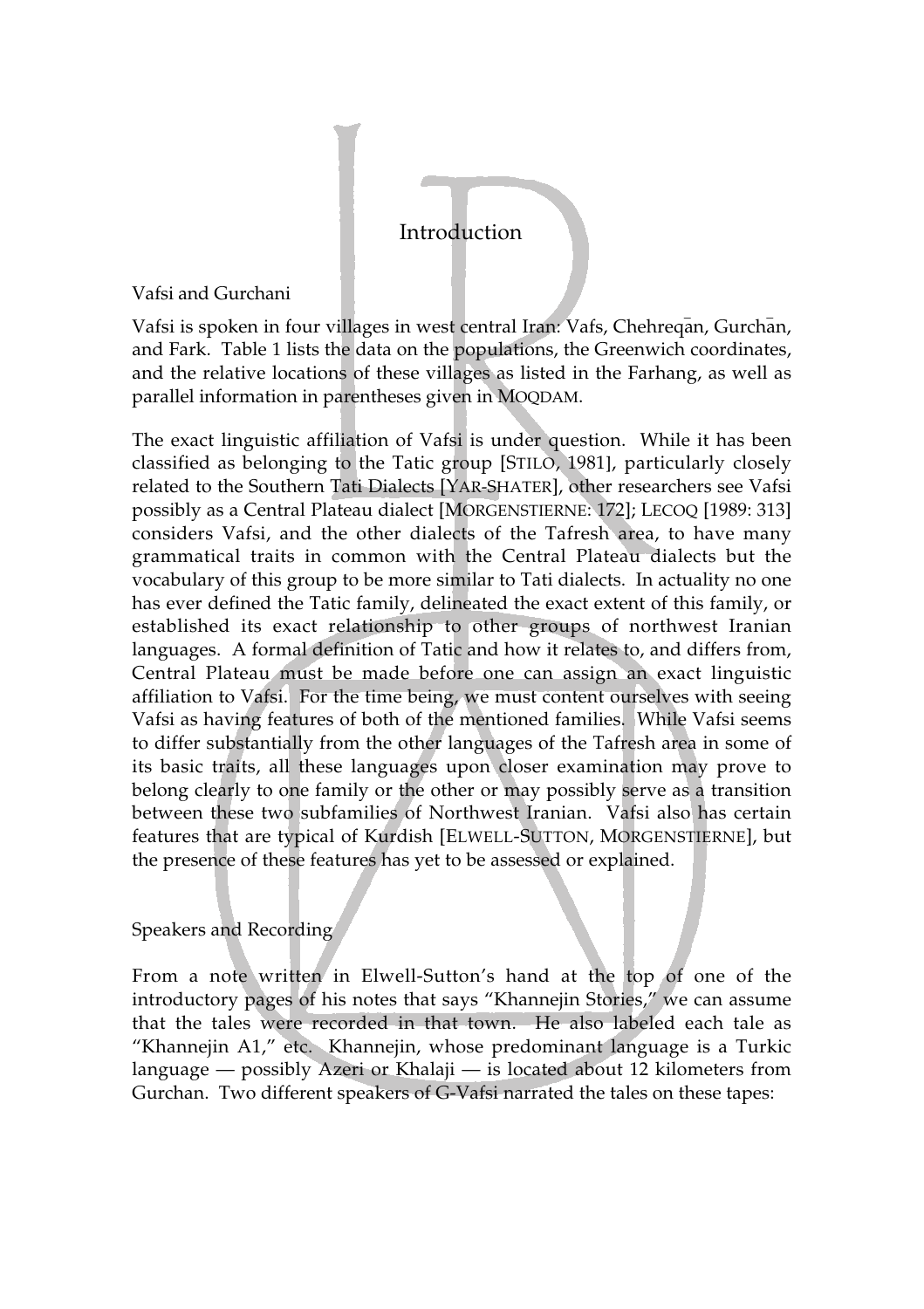2 Vafsi Folk Tales

Table 1

| <u>Village</u>                 | Name<br>in Vafsi | Popu-<br><u>lation</u> | Greenwich<br><b>Coordinates</b> | Relative<br>Locations |
|--------------------------------|------------------|------------------------|---------------------------------|-----------------------|
| Vafs                           | vəws             | 4214                   | 34°51′ N, 49°23′ E              | 5 km W of Fark        |
|                                |                  | (4500)                 |                                 | 16 km N of Komijan    |
| Chehreqan ceræqan <sup>1</sup> |                  | 1431                   | 34°51′ N, 49°15′ E              | 12 km W of Vafs       |
|                                |                  | (1200)                 |                                 | 22 km WNW Gurchan     |
|                                |                  |                        |                                 | 18 km NW of Komijan   |
| Gurchān                        | qurcan           | 628                    | 34°49′ N, 49°30′ E              | 11 km ESE of Vafs     |
|                                |                  | $(520)^2$              |                                 | 12 km NW of Khannejin |
|                                |                  |                        |                                 | 20 km NE of Komijan   |
| Fark <sup>3</sup>              | pærkæ            | 303                    | 34°51' N, 49°27' E              | 6 km NW of Gurchan    |
|                                |                  | (380)                  |                                 | 16 km NE of Komijan   |
| Khannejin <sup>4</sup>         |                  | 34°46' N, 49°32' E     |                                 | 123 km W of Qom       |
|                                |                  |                        |                                 | 74 km W of Saveh      |
|                                |                  |                        |                                 | 92 km E of Hamadan    |
|                                |                  |                        |                                 | 77 km N of Arak       |

1 MOQDAM lists the Vafsi pronunciation of this village as both *caleqan* and *ceraqan*.

- <sup>2</sup> MOQDAM does not list a separate figure for the population of Gurchan. Since he does, however, list the figures for the other three villages and also lists the total number of speakers of Vafsi at 6600, we can assume that he must have had a figure of about 520 for speakers<br>Gurchan.
- 3 The Farhang lists the name of this village as *Fork*, but the Vafsis pronounced it *færk* when speaking Persian.
- 4 Elwell-Sutton's notes list this town as "Khannejin," i.e., *xænnejin*. MOQDAM gives the pronunciation as *xenejin* (and *xenein* in the local dialect).

**Septiment**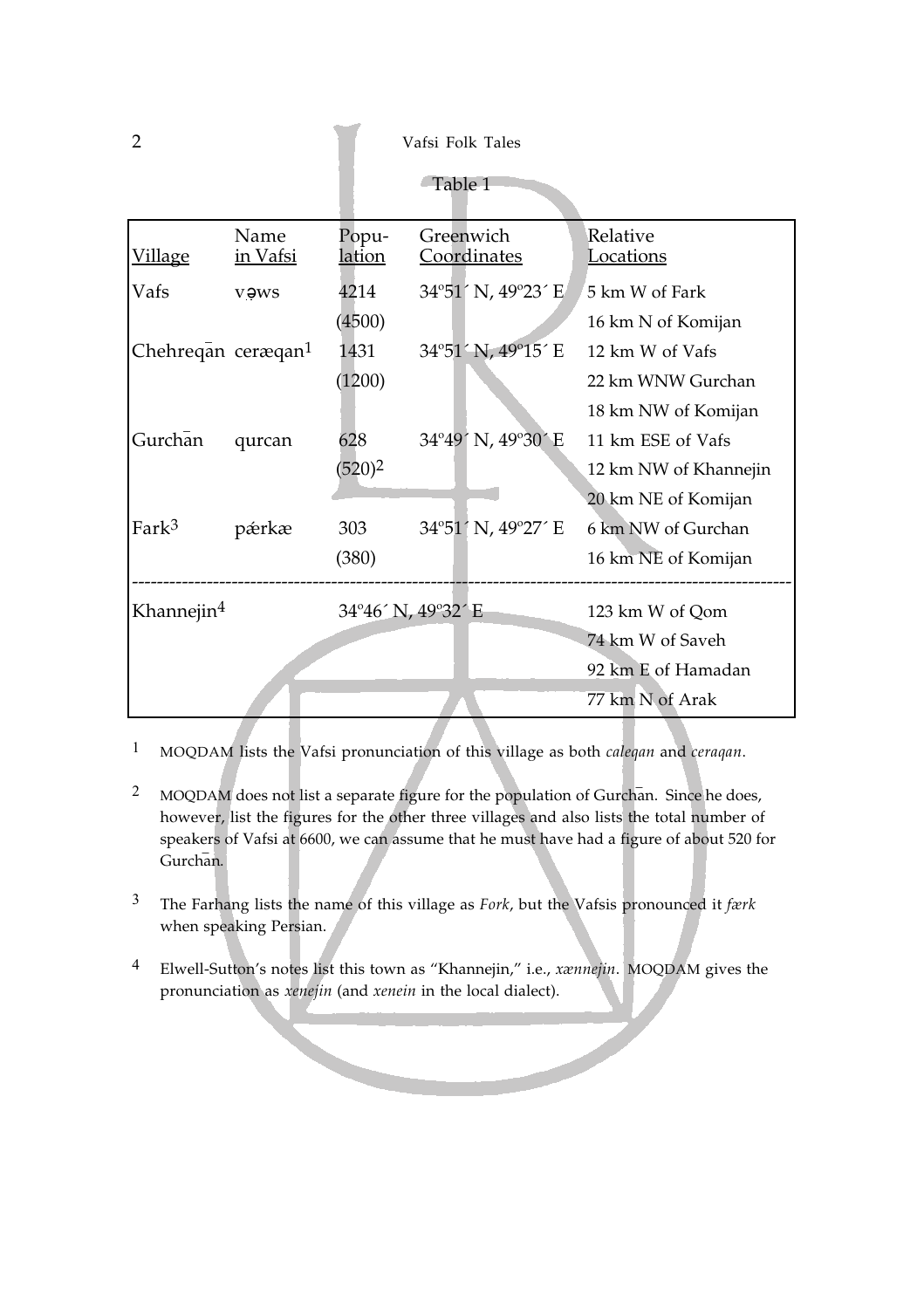- Speaker A, Ghazanfar Mahmudi, age 16
- Speaker B, Mashdi Mahdi, age c. 60

The actual recording covers approximately 228 minutes (12 minutes short of 4 hours) of spoken Vafsi — 118.5 minutes narrated by Mahmudi and 109.5 minutes narrated by Mahdi — for a total of about 15,000 words [ELWELL-SUTTON]. Each tale was told twice by the same speaker, once in Vafsi and once in Persian as an approximate translation. Since the Vafsi and the Persian versions were each told spontaneously, the latter cannot be considered an exact translation of the former. The time of 228 minutes of recording includes only a total for the Vafsi versions, thus bringing actual total recording time to over eight hours for both languages.

It should also be noted that on two occasions in the recordings (B6-52, B7-46), Mahdi refers to his language as "Vafsi" and never as "Gurchani." Mahmudi makes no mention of his language at all. Also of note is that in comparing the two versions of the tales in Vafsi and in Persian, neither Mahmudi or Mahdi can be considered native speakers of Persian. Occasional uncertainty of Persian words, occasional use of Vafsi grammatical patterns in Persian, and other linguistic cues indicate that G-Vafsi is clearly the dominant language of both of these narrators.

Since the two speakers recorded for about four hours each, they naturally took turns narrating. Hence the order of their recording alternated and the transcriptions of their narrations have not been regrouped here so that all the tales from each speaker come together in an unbroken progression. They are presented instead in the original order in which they were recorded on the tape. The following is the order of the tales in this volume and on the accompanying CDs: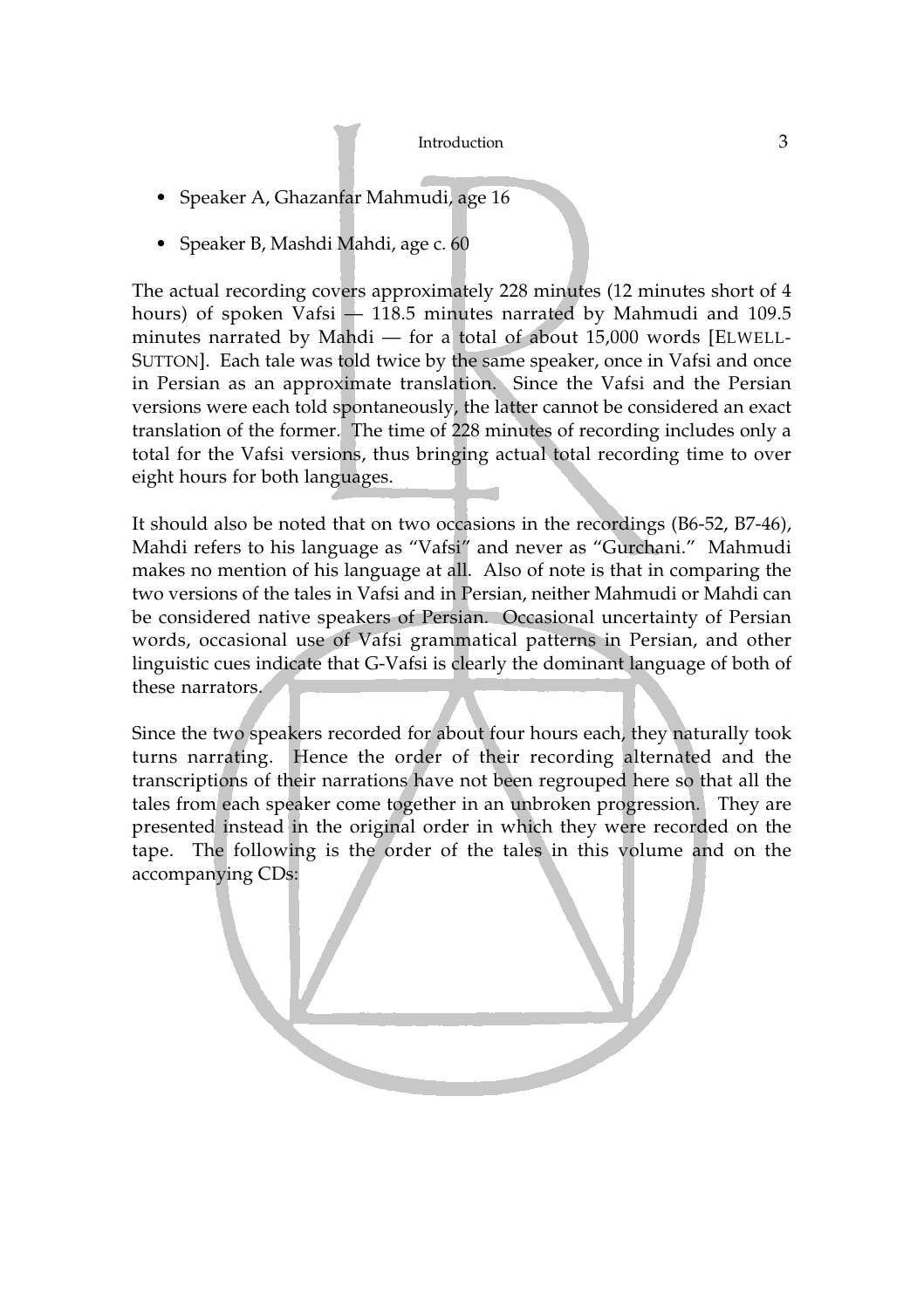4 Vafsi Folk Tales



### A History of the Vafsi Project

After the unfortunate passing of Elwell-Sutton in 1984, his rich collection of valuable materials tape-recorded in Iran over the years was given to Marzolph through the generosity of Elwell-Sutton's widow.

This collection consists predominately of folk tales narrated in Persian, but also includes 24 tales in Vafsi as well as the notebook containing Elwell-Sutton's diligent effort at transcribing these tales. The notebook consists of 181 pages of Vafsi transcribed in Elwell-Sutton's hand, in addition to a typed page before each of the 24 tales giving the title and a brief description in English. I estimate that he managed to transcribe the tales with about  $60\%$  accuracy — an amazing feat in itself for someone not familiar with Tati languages as such and transcribing solely from the tapes without having further access to any speakers of the language. He published one brief article [ELWELL-SUTTON 1963] on Vafsi based on materials from these tales, but aside from some basic analysis, the article consisted only of a list of partial sentences from the tales without any translations. Because of the complexity of Vafsi grammar and the difficult process of ferreting out all the unfamiliar words and forms on the tapes, I assume Elwell-Sutton never felt the materials were transcribed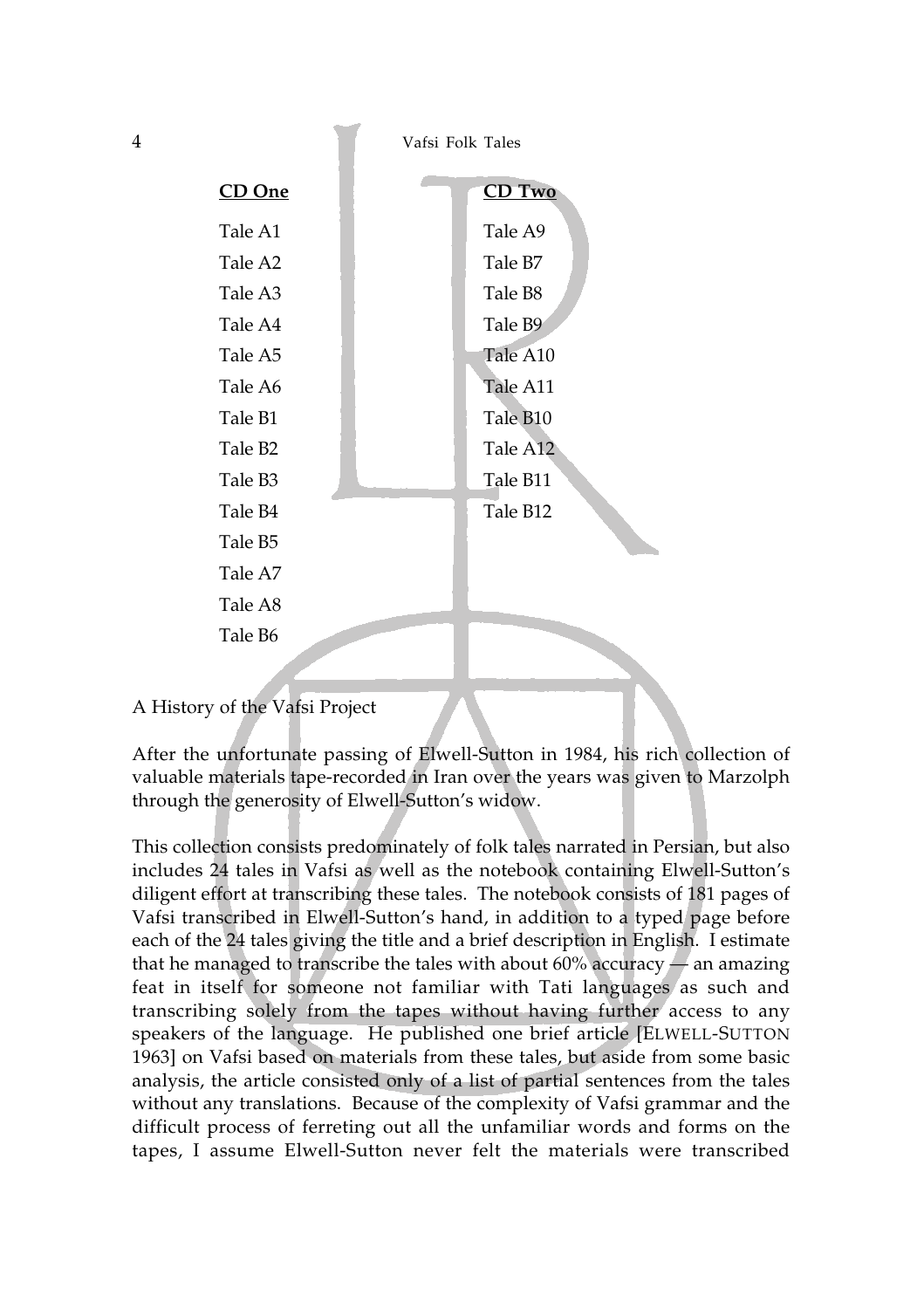completely and accurately enough for complete publication. As a result, these materials remained unemended and unpublished at the time of his death.

In 1997, Marzolph took advantage of the Internet to announce his interest in finding someone with familiarity with Northwest Iranian languages to work with these spoken Vafsi texts. The announcement sought someone who could 1) transcribe and translate these folk tales and 2) write an accompanying grammar of the language. I responded to this announcement and because of my background in Vafsi including time actually spent in Vafs, I was subsequently invited to Göttingen to work on both of these aspects of the Vafsi project.

A very important factor in the aural comprehension, transcription and translation of the texts was the practical knowledge of Vafsi I had acquired in my work with Seyyed Mohammad Sajjadi, my main informant of Vafsi. That is, during the five years devoted to collecting V-Vafsi materials with him in Tehran, I often had opportunities to listen to spoken Vafsi in the form of spontaneous conversation and occasionally to speak Vafsi both with Mr. Sajjadi or with his relatives visiting from Vafs, as well as during an actual two-week sojourn in Vafs in 1963. This type of practical competence was of invaluable assistance in interpreting the natural flow of speech found on the Elwell-Sutton tapes. Fortunately, the dialectal differences between V-Vafsi and G-Vafsi are only slight — I estimate about 5% — not enough to impede comprehension in any serious way.

# Methodology and Procedures:

- 1. The immediate first task in Göttingen was to begin work on the tales. The handwritten transcriptions of Elwell-Sutton were gradually converted to word-processing documents on a computer directly from his notes, at first without actually simultaneously listening to the recorded materials. One or two tales were typed up at a time, depending on the length of the material. While entering the material into the computer, I corrected certain transcriptions as I went along on the basis of my own knowledge of the language rather than by actually listening to the texts. These corrections consisted of two processes:
	- Elwell-Sutton's transcription was corrected where necessary and his subphonemic transcription was converted to a phonemic transcription, at least as I understood the phonemicization of Vafsi at the time: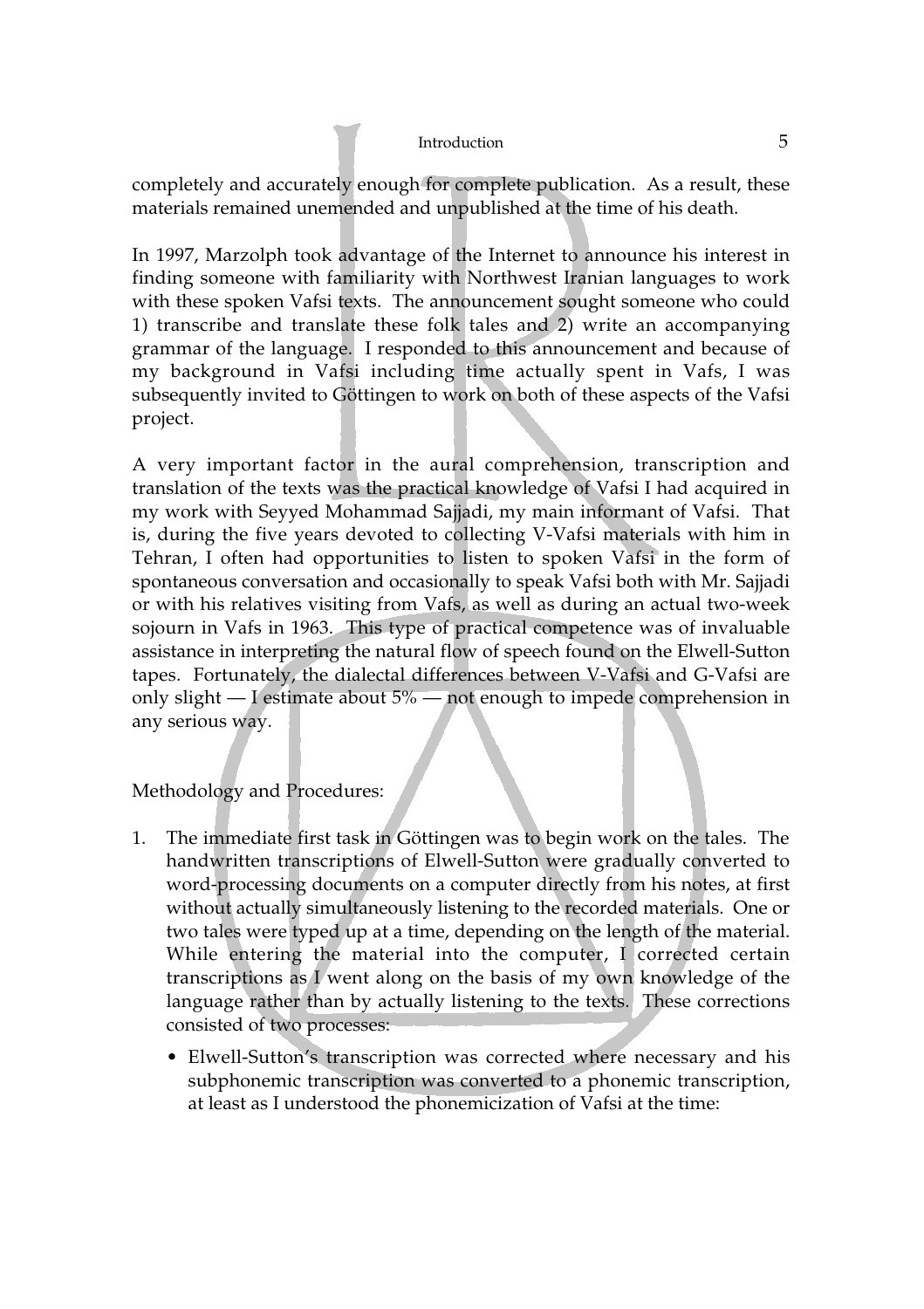#### 6 Vafsi Folk Tales

| Elwell-Sutton:  | šai kræves awe u va ke (tine) pæt kere houz. (A1-11) |
|-----------------|------------------------------------------------------|
| This volume:    | šay qær-es, awi-o va tine ke pært, kærà hawz.        |
| Phonetic value: | šay cérIsàwi-o va tinI kI pért kærà howz.            |
| Elwell-Sutton:  | æz ánjai ke tíne nænæs xélli šúsis ærguwá, (B2-4)    |

This volume: æz anjay ke tini nænæs xéyli šus isærgóa,...

Phonetic value: ∑æz anjáy ke tiní nænǽs xéyli šus isærgóa,...<br>

• While typing up the handwritten notes, I automatically adjusted or broke up incorrect segmentations of sequences of words that Elwell-Sutton did not understand clearly, transcribing them exactly as he heard them without knowing where word breaks occurred:

Elwell-Sutton:) divístuwén eddúnde u ín niyæqæliyánujirénd (B4-93)

| This volume: | divisd toæn æddónde-o in niæ-qæliáni -rgirénd                  |
|--------------|----------------------------------------------------------------|
|              | Phonetic value: divís to(w) én æddónd Io in niægæliánirgir Ind |

| Elwell-Sutton:                            | šúsis árguwá, (B2-4) |
|-------------------------------------------|----------------------|
| This volume: <i>illus</i> is is exposited |                      |
| Phonetic value: šus isærgóa,              |                      |

- Another aspect of this phonemicization included inventing conventions to account for certain sandhi and morphophonemic alterations in Vafsi. The most important and frequent of these conventions is the phonetic realization of the tense/aspect marker *bæ*́- as <u>b</u>ǽ-, <u>v</u>æ̃-, yæ̃-, wæ̃-, or with the total loss of the initial *b-* (transcribed here as *—æ*<sup>⁄</sup> *-*). See "Phonetic Symbols and Phonemic Transcription" below for a fuller discussion of this and related phenomena.
- 2. The next stage consisted of comparing these word-processed transcriptions with the actual recorded material. That is, as a segment of one or two tales was typed up (Stage 1), I then turned to the listening process (Stage 2) to compare the typed version with the tapes. When that segment was completed, I then returned to Stage 1 for the next segment and continued alternating back and forth between Stage 1 and Stage 2 until all 24 tales were completed according to these two stages.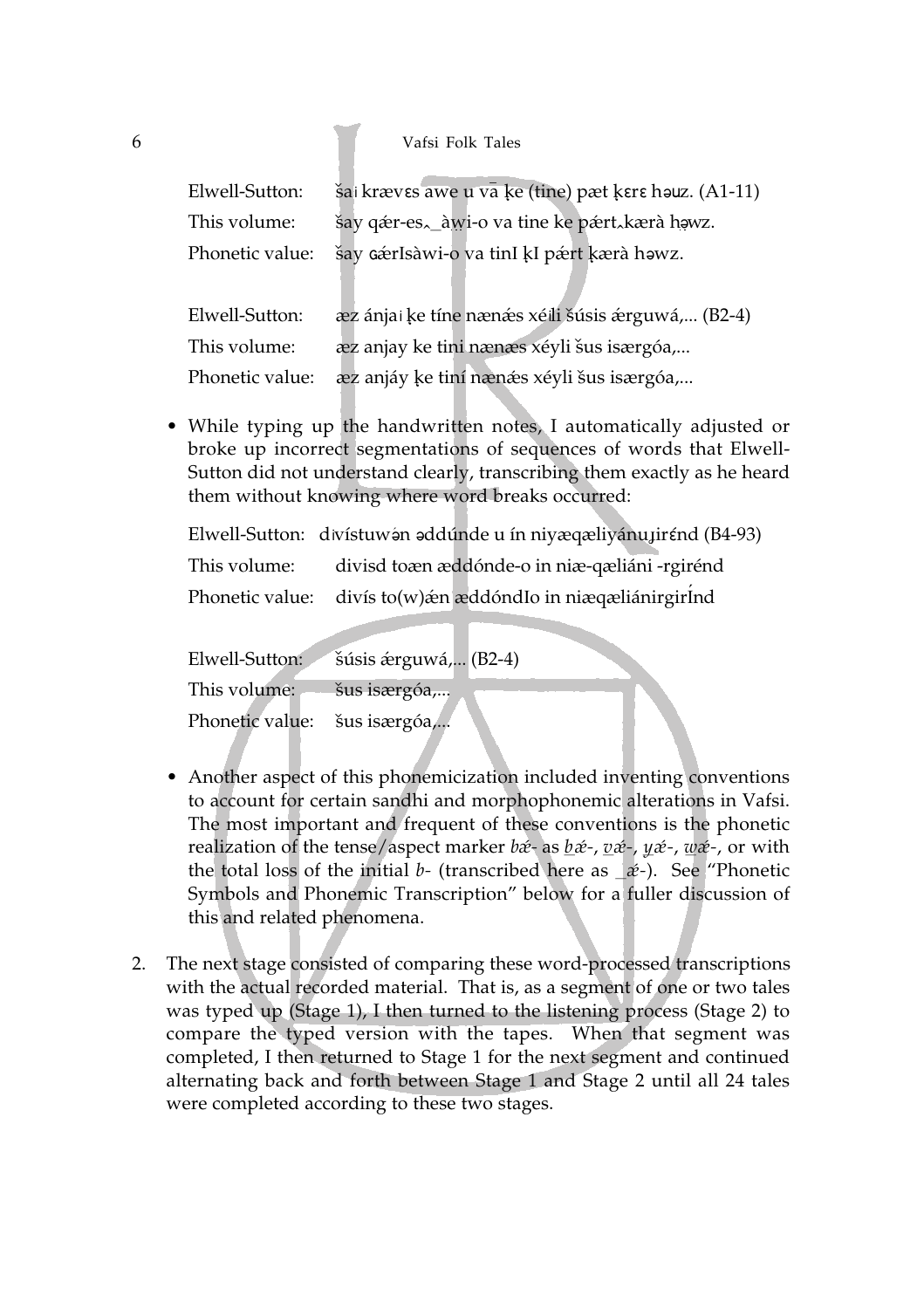As I progressed through the listening process, my guesses about unclear areas in Elwell-Sutton's transcription were in some cases substantiated; in other cases obvious changes were made. Sometimes only minor changes were necessary. In yet other cases, questions remained and those segments were highlighted for future consideration. In all cases, however, the tales had to be played over and over again, refining the transcription to some extent each time.

- 3. The first run-though of all the materials thus took almost nine months to complete. During this time, although priority was given to the folk tales, work on the *Grammar* was also progressing, but at a slower rate. This work consisted of transferring my handwritten skeleton grammar, begun in earnest during my 1975-76 sojourn in Iran, to a computer format for word-processing and included further development of certain areas of this grammar as work progressed.
- 4. After the first run-through of the tales, a second complete run-through of all the materials was conducted. Upon second listening, I found more and more corrections and refinements to make. This phase went rather quickly, about two weeks all in all.
- 5. When the second run-through of the tales was completed, I did an assessment of the work completed and estimated that at this point the tales had been reworked to about 95% accuracy. After one more run-through of the tapes and several reviews of the typed materials, some refinements were made but the accuracy remained still at about 95%. It was clear that the last 5% would have to be corrected and completed with the help of native speakers of Vafsi.

The 5% in question involved various types of problems:

- A. Lacunae: Sections that could not be recognized or analyzed. These lacunae ranged from only one phoneme to a string of several words.
- B. Words that were distinctly heard but whose meanings were not clear. Some of these were genuine Vafsi words unfamiliar to me. Others particularly old-fashioned phrases in Arabic and Persian that are typical of folk tales — could easily be answered by any native speaker of Persian. I would like to express my gratitude especially to Mr. Mostafa Homayounfar for his assistance in this area.
- C. Words that were distinctly heard and whose general meanings were known but were not clear in the given context.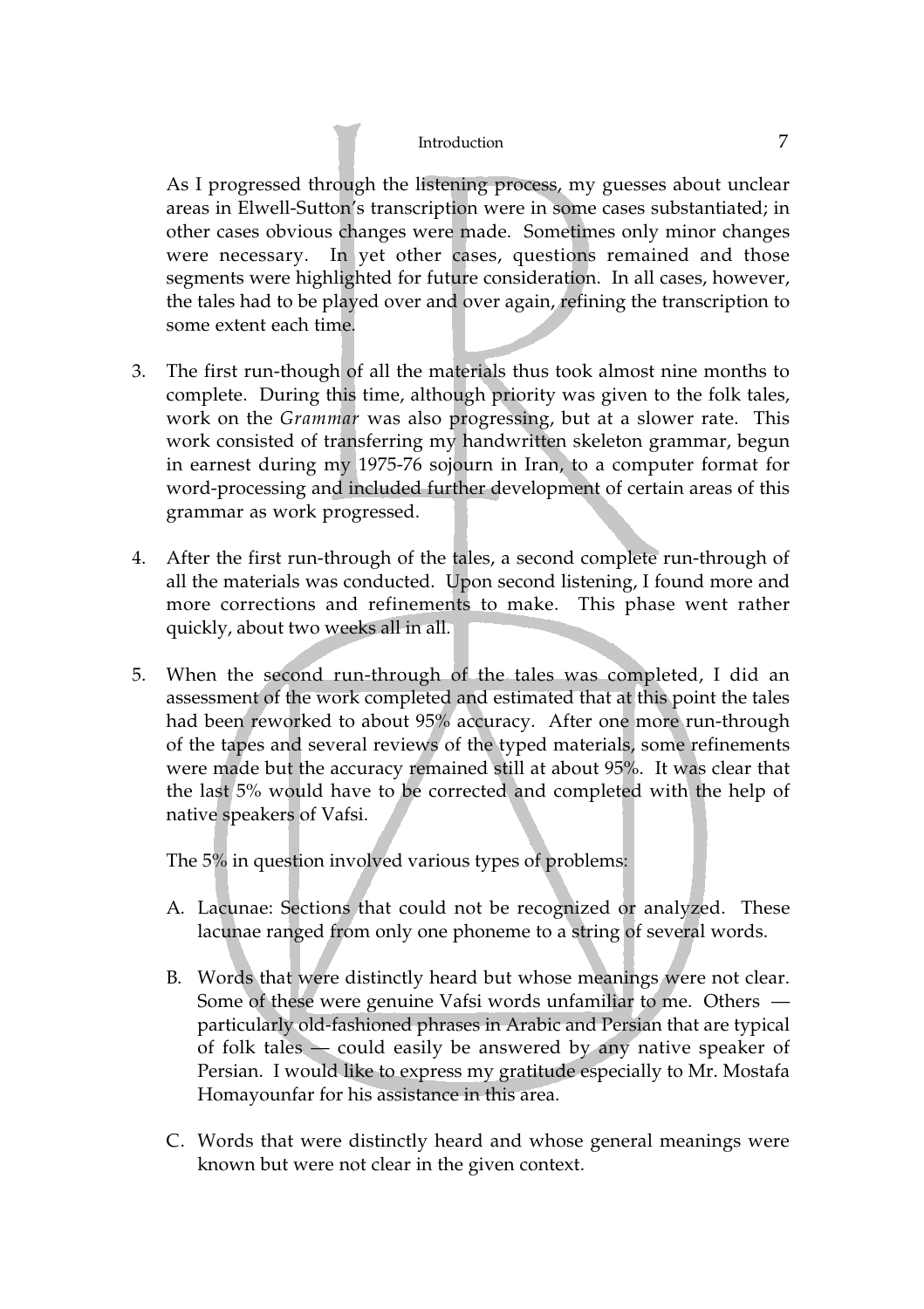### 8 Vafsi Folk Tales

- D. Minor grammatical points or word forms that needed to be clarified.
- E. Words that were understood and made sense but simply needed to be double-checked with a native speaker.
- F. Words, word variants, expressions, grammatical forms that may have belonged specifically to the Gurchani subdialect and were different from the Vafsi subdialect.
- G. Words, utterances heard that seemed doubtful (mistakes? slips of the tongue?) and needed to be checked with a native speaker. Some of these might have been genuine mistakes on the part of the narrator. This was especially evident as the speakers, particularly Mahmudi, began to tire during the recording (each speaker spoke for over four hours, including two narrations of each tale).
- H. Some words were not clear, were not audible or simply did not make sense, possibly even to native speakers. At times, speech was slurred and was not corrected (probably due to fatigue, as mentioned above).
- I. Linguistic interference on a low level from Persian was occasionally evident in the Vafsi of both speakers on these tapes. Often Persian words, expressions, partial sentences, false starts are uttered and then corrected to their truer Vafsi form. Sometimes they are left. In one case, Persian was used on purpose and is probably an integral part of the tale (Tale A6).
- 6. Upon reaching this stage in the transcription and emendation of the tales, since not much more could be done without the help of a speaker of Vafsi, I set the folk tales aside and now turned to concentrating more intensively on the development of the Vafsi grammar, a much more complex aspect of this project. The grammar that had originally been projected was only supposed to be derived from the corpus of the 24 Gurchani folk tales, the sole materials available on Vafsi up to that point (except for MOQDAM). My joining the project, however, also meant including five years of previous field work on Vafsi as well as contributing a rough skeletal draft of a grammar. This extra material was a boon to the project on the one hand, but on the other made for an ultimately much more complicated grammar, requiring more time than originally projected. It also meant that many more questions regarding the language would arise than just those found in the folk tales. In order to have more time to prepare as many questions as possible on both the tales as well as the grammar for resolution in the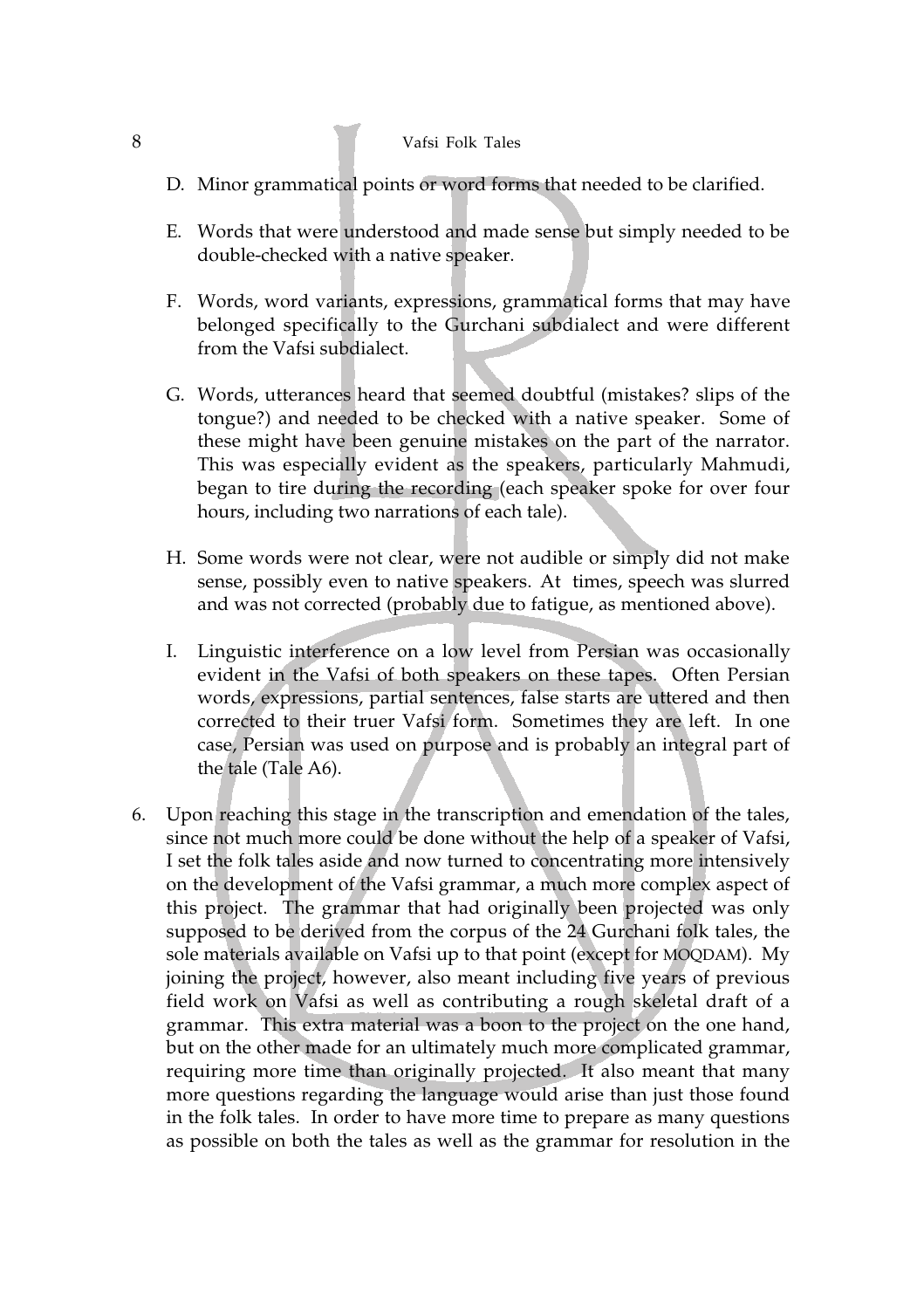field, a decision was made to postpone travel to Iran until the last year of the project, specifically autumn, 1999.

7. By the end of October, 1999 after three separate attempts to obtain a visa, it became clear that the prospects for an American scholar to conduct field work in Iran were not at all promising. Other solutions had to be found. The three most feasible plans seemed at the time to be: (A) try to locate any Vafsi speakers already living abroad, preferably in Europe, (B) meet with a few people from Vafs in a country neighboring Iran, or (C) invite one or two people to Germany. Vafs was now reachable by telephone and calls were made both from Germany and by colleagues in Tehran to friends in the village to see what could be arranged.

Our budget for this type of expense was quite limited and an additional application for further funding for this unexpected segment of the project would have further delayed the schedule. We therefore decided first to consult with friends in Vafs on Plan (A) which would be most suitable to the budget that was available to us. This plan yielded immediate results. Friends in the village contacted a relative in Germany, Mr. Ali-Reza Darabi, who immediate called me directly and invited me to Mainz to see what he could do for me. Unfortunately, Mr. Darabi had been raised predominately in Tehran and could not speak enough Vafsi to help me. The people in Vafs underestimated the depth and breadth of the types of questions I would be asking.

- 8. The next step was to skip to Plan (C). Since Mr. Darabi was already living in Germany, we felt the easiest and most economical next step would be to bring his relatives to Mainz. While at his house, I managed to speak on the telephone to his younger brother, Mr. Mahmud-Reza Darabi, and to his father, Mr. Abbas-Reza Darabi, both of whom were native in Vafsi. Procedures for bringing these two people from Vafs were initiated in early November, 1999. I explained the nature of the work to them and asked if both father and son (Mahmud-Reza) could spend about two months with me in Mainz to go over questions on both the folk tales and the grammar. The grammar questions, of course, were more complex and would take most of the projected two months.
- 9. In late May, 2000, over six months after steps were initiated, Darabi arrived alone from Iran to stay with his son in Mainz. Although it was originally planned that he would come with his youngest son, Mahmud-Reza Darabi was unable to accompany his father due to commitments in Tehran. Work with Darabi was begun on the Elwell-Sutton folk tales in Mainz in early June. The procedure of this work consisted of playing the recording of one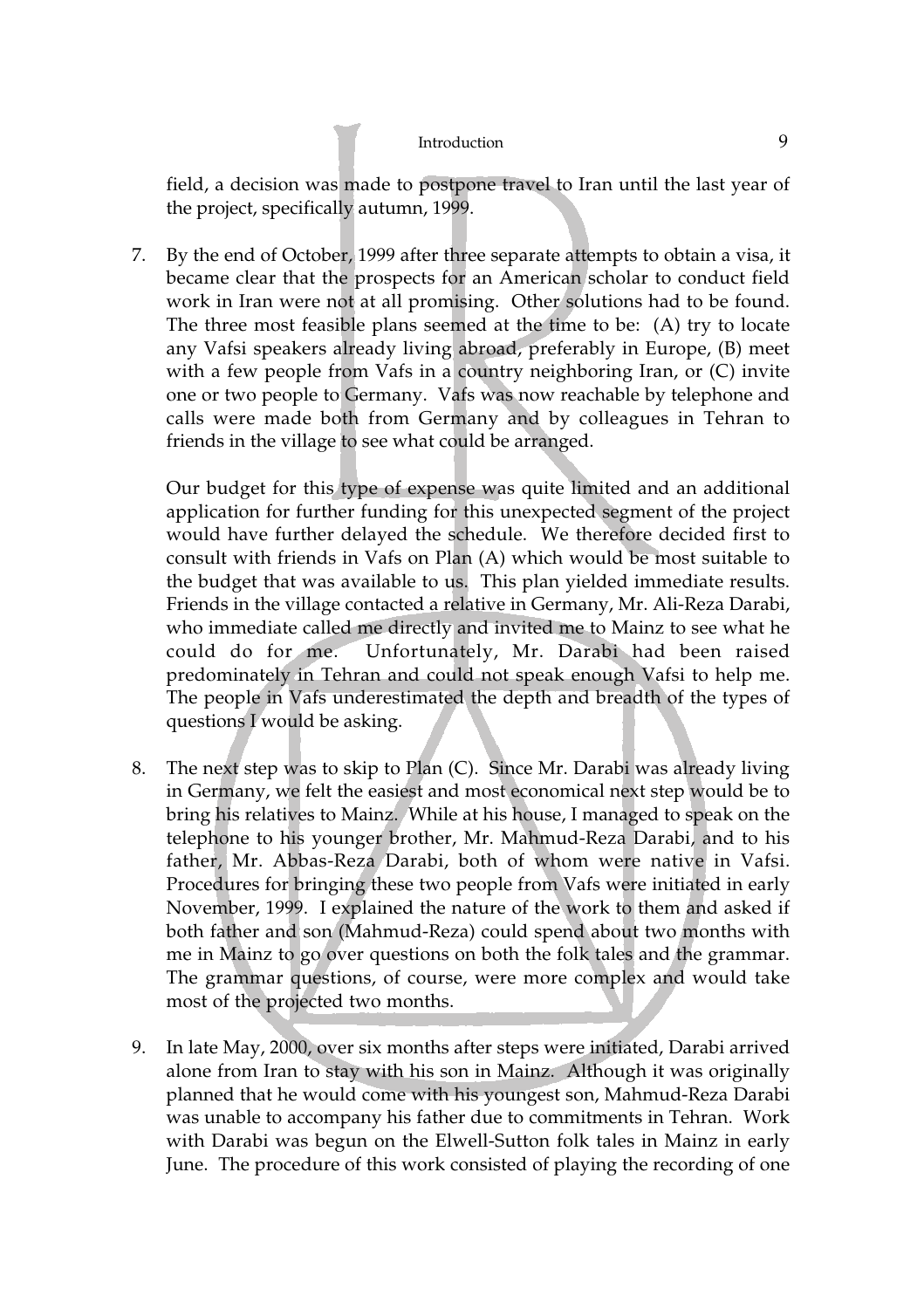### 10 Vafsi Folk Tales

tale once all the way through both the Vafsi and the Persian versions and then returning to those areas where I had questions. We proceeded one tale at a time. The tapes were simply played on the family stereo system in the living room. Darabi was able to understand the tales with ease and was able to catch most words with just one or two replays. Occasionally as he helped me resolve my questions, it became clear that a few words on either side of my questions were also incorrect. Adjustments were made and notes were taken on the fuller meaning of words or passages.

- 10. The first session in Mainz lasted about 3.5 days, but not all this time was devoted to the tales due to Darabi's health considerations (also issues of adaptation to the new climate and cultural surroundings were undoubtedly at play). After this session, I returned to Göttingen to update those tales in the computer with the corrections and new materials that were covered in Mainz. Some new words were also added to the on-going Vafsi lexicon.
- 11. Respecting Darabi's need for a rest, I waited until he contacted me, about ten days later. Mahmud-Reza Darabi's arrival was open-ended but supposedly immanent. I returned to Mainz again in June to conduct a second session on the tales. This session also lasted about 3.5 days and work was more intense the second time than the first. At the end of this session, I felt the work on the Elwell-Sutton tales was more or less complete. Almost all of the 5% of the tales where questions had remained (see Stage 4 above) was now resolved. I thought I might have an incidental question here or there, but the remainder of the work from this point was to concentrate on the grammar. Darabi was reluctant to help me with the grammar questions and asked me to wait for his son to arrive from Iran to continue that work in further sessions.

For various reasons, further sessions with the Darabis never eventuated and my questions on grammar have remained unresolved. With a few exceptions, most of these questions, while numerous, were minor and could either be omitted or left open in the final publication of the *Grammar*. Since the manuscript at that point consisted of almost 900 pages of grammatical description, I felt that it would not be crucial to answer every single question that remained in my mind regarding the grammar of Vafsi. Even if all these questions had been answered, they would still have raised many more new questions. It would be unrealistic to expect a grammatical description of a language to cover every single aspect of the whole grammar.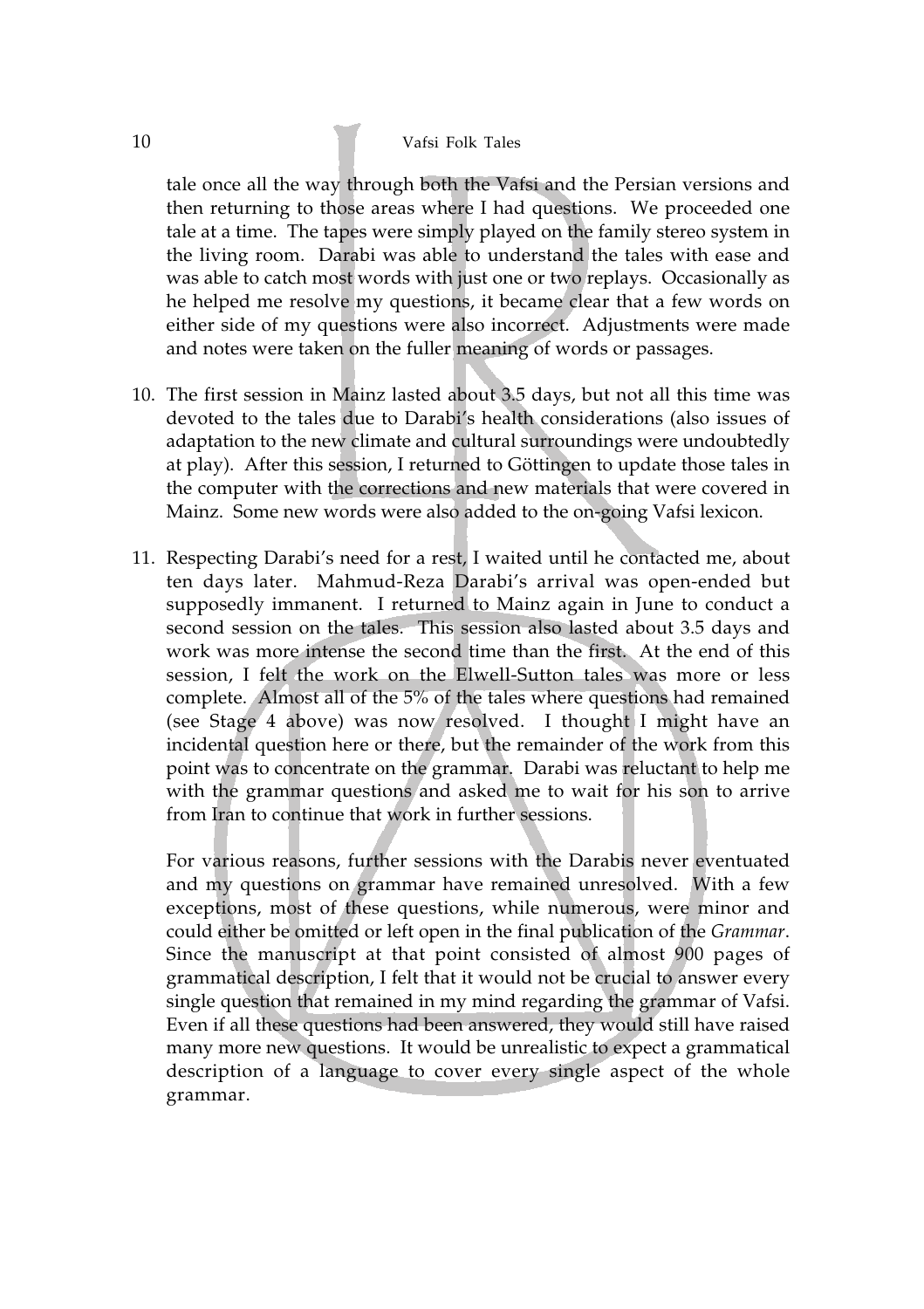# Translation of the Tales

There are many ways to translate folkloric texts such as these Gurchani-Vafsi texts into English. It becomes a matter of taste or of external constraints as to the type of translation one should choose. Had these texts been only valuable for their folkloric content and a more palpable flavor were the primary goal in their translation, I probably would have chosen a much more colloquial, fluid style of translation than the one chosen here. In some of the humorous stories, for example, I would like to have used more English idioms and/or humorous equivalents that would elicit laughter from an English speaker in those places where the Vafsis would laugh.

Since I envision that these texts will be just as valuable for their linguistic as their folkloric content, however, I opted for a type of translation that would remain as close as possible to the Vafsi words and structures. In this manner, a linguist or Iranist not familiar with Vafsi could easily locate any words or phrases that s/he might want to check — without sacrificing any of the transmission of the folkloric content. This type of translation still allows those interested in the folkloric issues to have access to the structure of the tale, the goal or moral of the tale, or attitudes towards different issues without being affected by linguistic issues such as the use of direct or indirect speech in Vafsi, the alternation between the past tense and the historical present, or other issues that the English translation also conveys.

Having to make such a choice of styles does automatically entail a sacrifice somewhere and I feel that what has had to be sacrificed to reach both major readerships (linguist and folklorist) is the fluency of the translation. That is to say that while the English appearing in the texts is perfectly readable and intelligible (at least in those areas where the stories are clear), the translation is stilted and in places choppy. The following is a typical example of the style of English I have chosen, a style I would have made more flowing and colloquial if I had wanted to depart somewhat more from the Vafsi sentence than I did:

(20) va "an vasetæ esdæ šókr.ærkæròm ke ǽgæ condor be, yeki dæ<br>kællæm isætæðgæ æz hurd-a-rhim - mæibur bime " (A1) kællæm isætæšgæ æz hurd-a-rbim. mæjbur bime." (A1)

(20) He said, "For that reason I thank you because if it had been beets, just one of them would have broken my head and I would have been pulverized. I was obliged (to)."

I have striven throughout the translations to retain much of the direct speech used in the tales in order to keep the translation as close as possible to the Vafsi. I have not tried to "pretty up" the narrative or interpret much material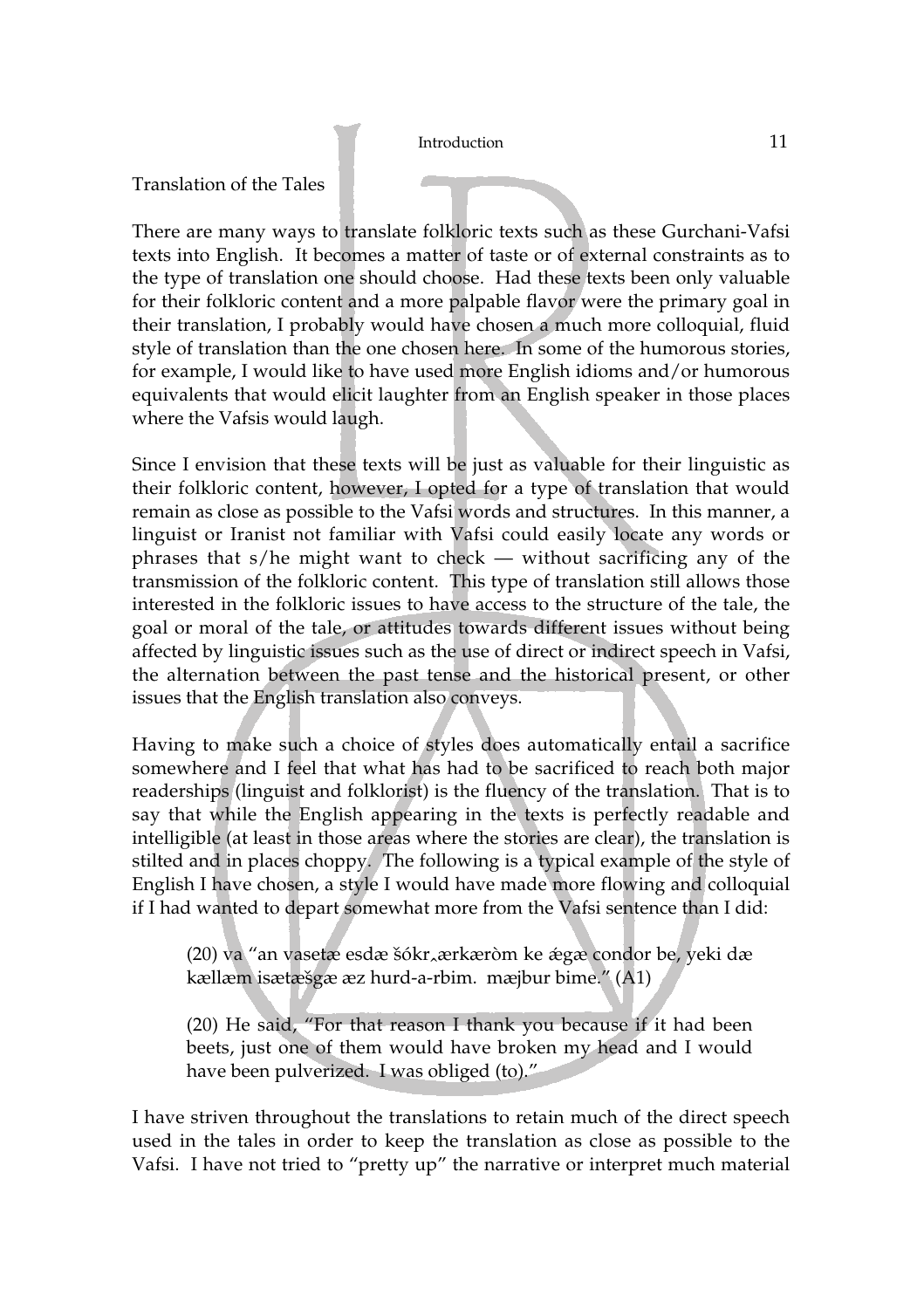that is not explicitly stated in the texts. In many cases I have had to add some minimal material in square brackets for various reasons:

A. Sometimes the material is genuinely too confusing to leave the reader without some interpretation or clarification of what is meant. In some of these cases I have had to add my own interpretation, which may or may not ultimately be exactly what was intended. I have tried to keep these interpretations to the minimum. For example, in B10:

(41) He came upon a deer and he hit the deer with an arrow and slaughtered it and came along. On the way as the vizier's son and the deputy's son were about to come [back] to the city, he came and stopped here [in front of them].

B. For grammatical reasons or by way of convention, the Vafsi often omits words or elements from the sentence that English would normally require. In some cases, for example the common direct object "it" in English, which is almost never expressed in Vafsi, has simply been added into the English text without any square brackets. In other cases I decided that a Vafsi "he came" would be made clearer by adding "[back]." Yet other Vafsi conventions that are not specifically grammatical also need an extra word or two in English for the sentence to make sense. There are various ways of introducing direct speech in Vafsi other than using the verbs "say" (*va* or *bísvatt~báwatt* or the present of both, *ærvaze*), but the English did not sound natural unless the verb "say" was added, e.g., "he turned [and said]," instead of the Vafsi "he turned."

As mentioned, there are many false starts, slips of the tongue, and outright mistakes in the narration of some of these stories, especially in the case of Mahmudi. In an effort to remain as faithful as possible to the spoken material on the tape, I have opted to retain these false starts and corrections, both in the Vafsi transcription and in the English. In some cases, these initial words can be the exact opposite of what the speaker intended to say or can be misleading or even completely baffling. I have placed any especially confusing material in italics as a signal to the reader that these sections are intended to be ignored. Italics are also used for occasional Vafsi words that represent cultural items with no direct equivalent in English. Some of the tales are intrinsically complex. Others are complex and presented in a confusing manner (see discussion of A3 below). If false starts that are totally misleading were added to this complexity, without any indication to alert the reader, a difficult task would be made even more difficult.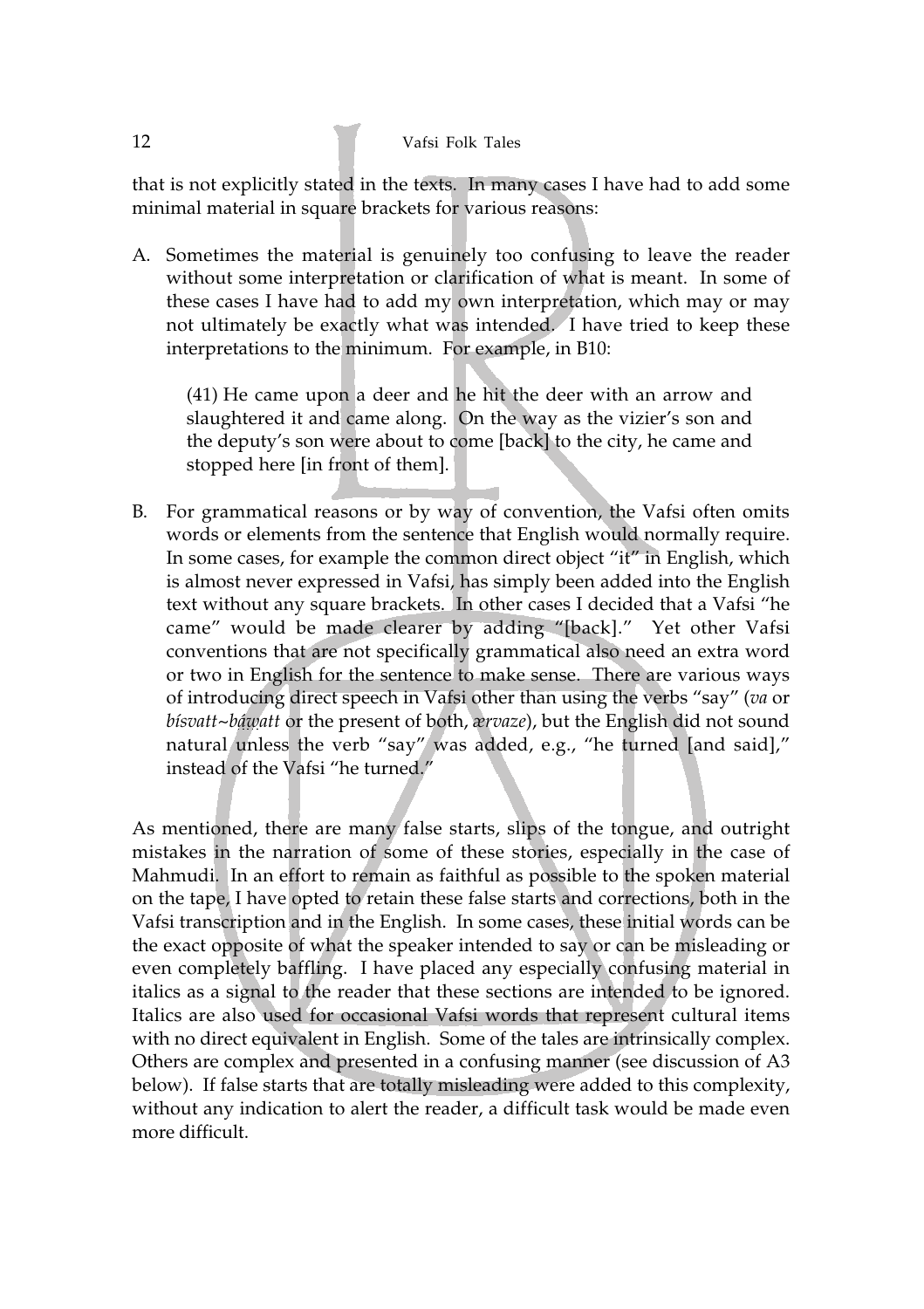Phonetic Symbols and Phonemic Transcription; Other Conventions

Other than usual phonetic symbols, such as *æ, x, š, q*, the following symbols and conventions are particular to this text:

- $c$  indicates the more common symbol  $\check{c}$ .
- *j* indicates the sound of the English grapheme "j," the voiced version of *c*, not the semivowel *y*.
- The nominal element and the verbal element of compound verbs are connected by " $\lambda$ " to show that the elements are individual words but<br>function grammatically as a unit: nigzzes hár karda. This convention is function grammatically as a unit: *piazæ-s bárˆ kærdæ*. This convention is retained even when grammatical elements, particularly the short pronominal endings that indicate agreement with subject, are inserted between these two elements of compound verbs: *bæyanvæ*<sup>⁄</sup> *rz-esanˆ kærdè*.
- While each word has its own stress, the relationship between the individual segments of compound verbs is shown by indicating primary and secondary stress, i.e.,

*ærvazá* "you (pl) say" vs. *duríˆ -rvazà* "you lie, you tell a lie."

- Since the present/imperfect marker *æt-, ær-, æd-*, etc. usually loses the initial vowel after a preceding vowel, the loss of this vowel is indicated with a hyphen (see *duríˆ -rvazà*, above).
- Vafsi has two sets of personal endings: Set<sub>1</sub> indicates agreement with the subject for past tenses of intransitive verbs and for all verbs in the present system. Set<sub>2</sub> functions as both pronominal possessive endings when attached to a noun and as a marker of agreement with the subject of transitive verbs in the past system. Set<sub>2</sub> in the latter function can either attach itself to the verb (before the stem) or be fronted to a preceding word, most commonly the direct object. I have distinguished the two major functions of these  $Set_2$  endings attached to nouns by a dot for pronominal possessive endings and a hyphen for subjects of transitive verbs:

| <b>Possessive Suffix</b>      | <b>Subject of Past Transitive</b> |
|-------------------------------|-----------------------------------|
| kænizán es báwattæ            | vs. kænizan-es báwattæ            |
| "Her servant girls said (so)" | "She told the servant girls."     |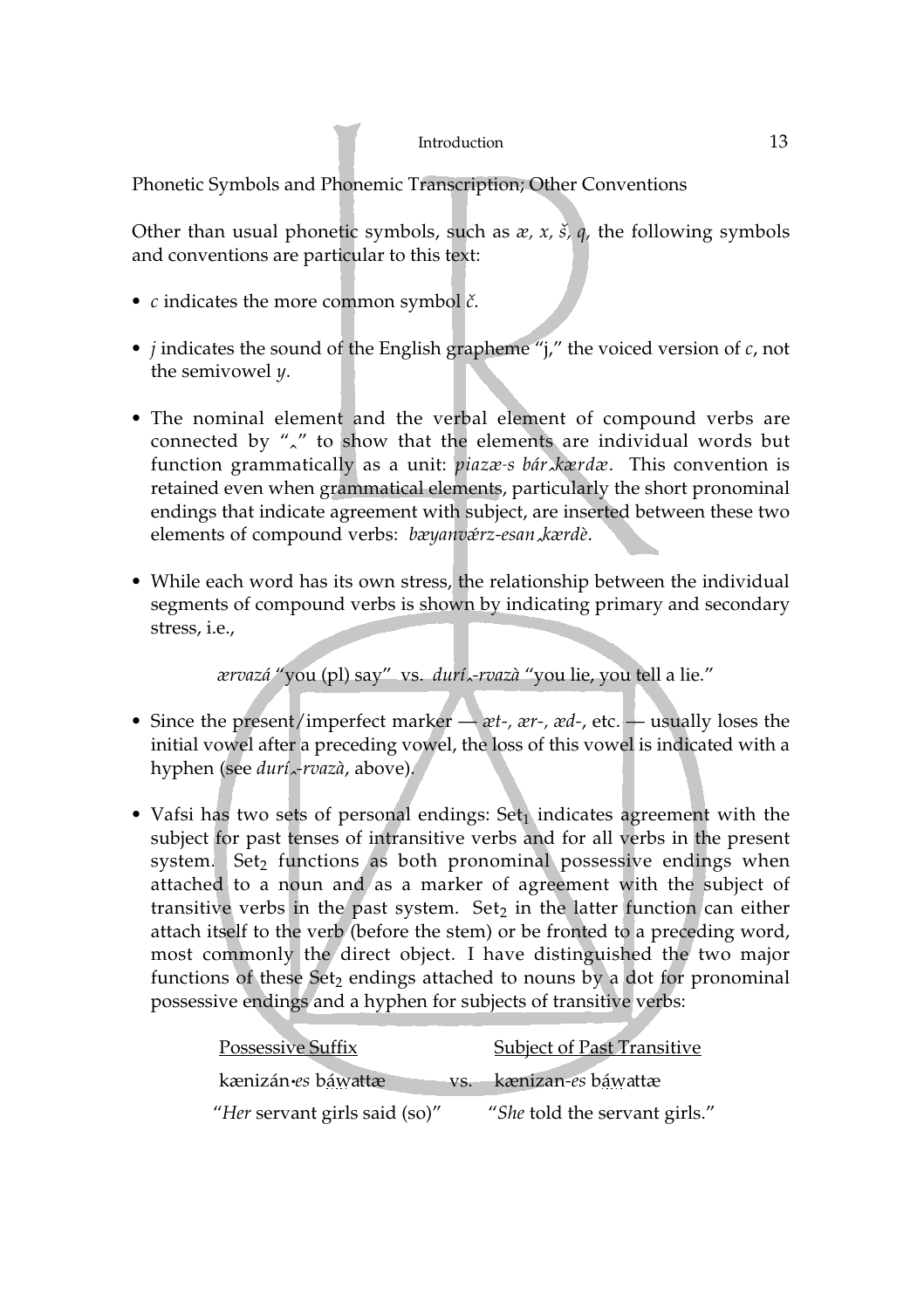These two examples sound exactly the same in speech. Note that agreement with subject is lacking in the first sentence, which is a common phenomenon in Vafsi, cf. *kænizan báwattæ* "The servant girls said."

When Set<sub>2</sub> functions as the subject of a transitive verb in the past system that has been fronted to the noun (and, as mentioned, is indicated by a hyphen), no additional overt stress is marked. In these cases, it should be assumed that the stress falls on the syllable just before the Set<sub>2</sub> ending.

• The tense-aspect marker *bæ*<sup>⁄</sup> *-* is used in the present subjunctive (cf. the *bé-* of modern Persian), in the simple past, and in all the perfect tenses. This morpheme has five forms that, while they are often interchangeable, usually depend on the last sound of the previous word: *bæ*<sup>⁄</sup> *-, yæ*<sup>⁄</sup> - (also *yé-*), *wæ*<sup>⁄</sup> *-*, *væ*<sup>⁄</sup> *-*, and *æ*<sup>⁄</sup> *-*. Thus subjunctive forms and the past participle (and by extension the simple past and all the perfect tenses) respectively can have the following five variations, depending on the preceding word:

bǽvinom, vǽvinom, wǽvinom, yǽvinom, ǽvinom "that I see"

bæ⁄ diæ, væ⁄ diæ, wæ⁄ diæ, yæ⁄ diæ, æ⁄ diæ "seen"

The rules for the distribution of these alternate forms in G-Vafsi are:

*yæ*<sup>⁄</sup> *-* and *yé-*: *yæ*<sup>⁄</sup> *-* occurs exclusively after *i* and its semivowel counterpart, *y*. Because of the *y* present, the following vowel is occasionally raised from *æ* to *e* yielding the form *yé-* for this morpheme.

*wæ*<sup>⁄</sup> *-*: occurs almost exclusively after *o*, *u*, its semivowel counterpart, *w*, and very rarely after *a* as well.

*-æ*⁄ *-:* occurs most commonly after vowels — *a, æ, e, i*, and less commonly after *o* and *u* — but can also occur after dental consonants *d, r, s*. This variant never (almost never?) occurs after nasals and labials.

*væ*<sup>⁄</sup> *-:* occurs most commonly after vowels, particularly *a, æ, e*, and *i*, but it occasionally also occurs in initial position or after a consonant.

*bæ*<sup>2</sup> occurs in most initial positions, that is when speech is first initiated or after a pause. This form may also replace any of the above forms, especially in slower more careful speech, but also occasionally in more rapid speech.

In some cases more than one possibility can occur, allowing for a great deal of overlap. In order to show both the underlying morpheme *bæ*<sup>⁄</sup> *-* as well as the four other alternations of the first consonant, I have created a convention that shows both forms (examples given with *bæ*<sup>⁄</sup> *diæ* "seen" (past participle,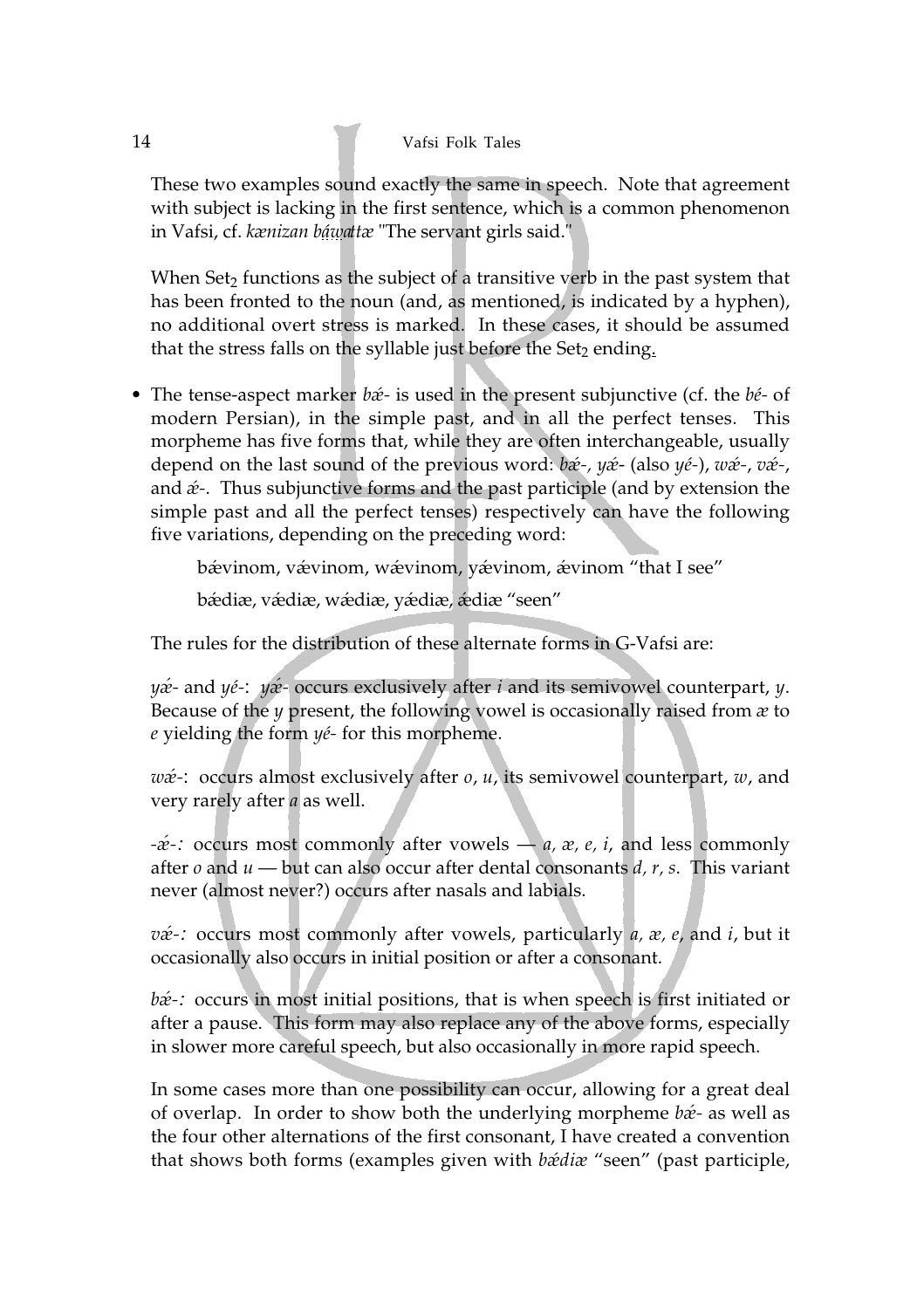often indicating simple past tense, any person) and *bæ*<sup>⁄</sup> *ssom* ("that I go," present subjunctive) in order to remind the reader of the underlying morpheme *bæ*<sup>⁄</sup> *-* while at the same time showing its optional surface form:

| Underlying     |              | Often Pronounced |       | Convention<br>used in this volume |
|----------------|--------------|------------------|-------|-----------------------------------|
|                |              | yádiæ yássom     |       | yédiæ yéssom                      |
|                |              | wádia wássom     |       | wádia wássom                      |
| bædiæ, bævinom | áediæ áessom |                  |       | áediæ _áessom                     |
|                | vádiæ        | væssom           | vædiæ | vǽssom                            |
|                | bædiæ        | bæssom           | bædiæ | bæssom                            |

• In another rule also involving the morpheme *bæ*<sup>⁄</sup> *-*, the vowel *æ* is generally lost when followed by a morpheme that begins with a vowel, in which case the stress is transferred from *æ* to the following vowel, i.e.,

bǽdiæ "seen" ==> bísdiæ "s/he saw" < bǽ- + -is- + -diæ

or: báwe (= [báwl]) "s/he came" 
$$
\langle
$$
 bæ- + -av "come" + -e "3rd p. sg."

The same five morphophonemic alternations of the initial *b-* as in the previous rule may still occur when it is followed by other morphemes. Thus following the convention used in this volume, the forms *bís-diæ* "s/he saw," and *báwe* "s/he came" can assume the following forms in speech:

| realized as:            | [bísdiæ] [vísdiæ] |             | [wísdiæ]   | <sup>?</sup> [yísdiæ] | $[$ isdiæ $]$ |
|-------------------------|-------------------|-------------|------------|-----------------------|---------------|
| transcribed as: bis-diæ |                   | vís-diæ     | $W$ ís-diæ | $(y$ is-diæ)          | ís-diæ        |
| realized as:            | [báwe]            | [váwe]      | [wáwe]     | [yáwe]                | [áwe]         |
| transcribed as: báwe    |                   | <u>váwe</u> | wáwe       | yáwe                  | áwe           |

The following is an example of how the transcription in the present volume includes this morphophonemic alternation and how it differs from Elwell-Sutton's transcription:

| Elwell-Sutton: | vísti xéire nóšan væryæve šó _ævi (B3-22)           |
|----------------|-----------------------------------------------------|
| This volume:   | vís-di, xæyræ, nošoanværi yæve šo _æve              |
|                | Phonetic value: vísti xá vrænošoanvá ri yávl šo ávl |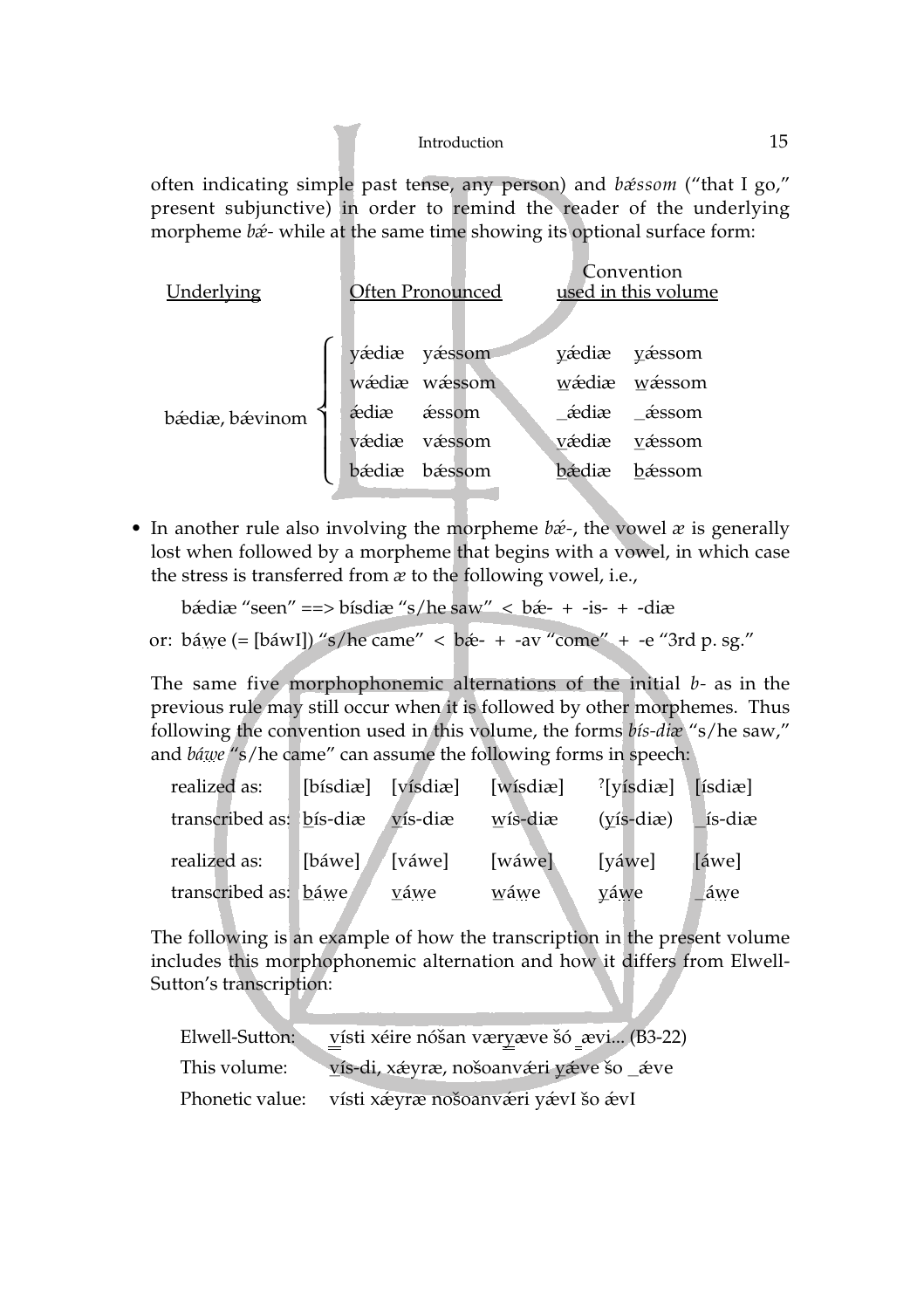### 16 Vafsi Folk Tales

• Other conventions include similar reminders of phonetic realization in connection with three areas surrounding the phone *[w]:* (1) the phoneme *v* has the very common allophone *[w]*, (2) the diphthongs *aw* and *æw* are realized [ew] and [ $\infty$ ] respectively, and (3) any original sequences of *æva*, avæ or *ava* are all always realized as *[awa]*, cf. *dawa* "fight, argument," *bawar* "belief," and *asiawan* "miller," respectively. These sequences may be distinct *in origin*, but in the Vafsi of today, they are all pronounced the same. (The sequence of *ævæ* remains unchanged phonetically, cf. *bæ*<sup>⁄</sup> *væ(r)* "take!, carry!" or *xævær* "news.")

I have chosen the subphonemic transcription for these sounds in these texts (and in the *Grammar*). If I were inventing a Latin-based writing system for purposes of Vafsi literacy  $-$  a highly unlikely eventuality  $-$  I would certainly choose a phonemic (phonological) transcription for the language. Since the majority of readers of these tales and the grammar of Vafsi will be non-native speakers of Vafsi, however, I have opted for the subphonemic (phonetic) transcription to remind the reader of the pronunciation.

Vafsi speakers are very aware that *[w]*, and the sequences *[ew]* and *[*´*w]*, which are so common in Vafsi, are very unusual in contrast to Persian. When they have occasion to write their language in Persian script, they are always at a loss to represent these sounds so they sound like Vafsi and not like Persian. Persian speakers would tend to pronounce *[-w-], [ew]* and *[*´*w]* as *[-v-], [av]* and *[ow]* respectively. Consequently, I felt that a full phonemic transcription of these sounds for the present volume and the Grammar would also cause similar confusion.

For the reasons spelled out here, I have decided to use an allophonic transcription but with a dotted underline as a convention for these three cases. Thus, whenever a sequence with dotted underlines occurs, the reader is reminded that the phonemic realization is slightly different:

| <b>Transcription Used</b><br>in this Volume | Phonetic<br>Realization | Phonemic<br>Transcription | Meaning       |
|---------------------------------------------|-------------------------|---------------------------|---------------|
| báwe                                        | [báwI]                  | báve                      | s/he came     |
| həwz                                        | $[$ həwz $]$            | hæwz                      | pool          |
| vəws                                        | $[v$ s $]v$             | væws                      | Vafs          |
| ewdani                                      | ewdaní                  | awdani                    | village, town |
| dawan                                       | [dawán]                 | dævan                     | skirt         |
| báwaz                                       | [báwaz]                 | bævaz                     | Say!          |
|                                             |                         |                           |               |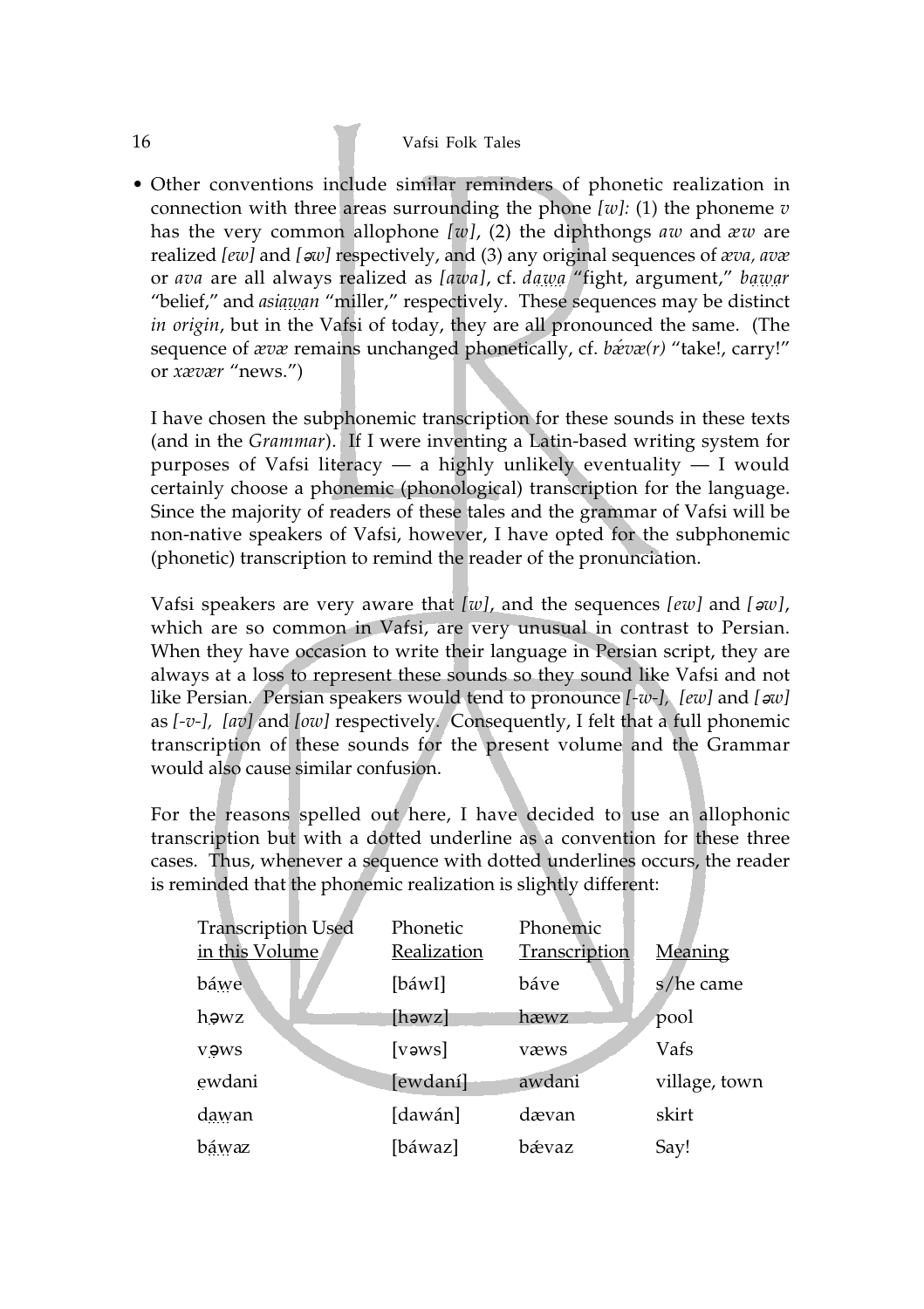The disadvantage of this system is that the original shape of a morpheme is not retained for comparison with the same morpheme in other contexts. The subphonemic transcription of *[báwattæ]* "said," used in this volume, for example, would look more similar both to other forms of "say" and to other past tense forms if it were transcribed phonemically as *[bæ*<sup>⁄</sup> *vattæ]*, as shown here:

|                  | <b>Other</b>    | Common                               |
|------------------|-----------------|--------------------------------------|
| Transcription    | Similar Form    | Element                              |
| bæ <u>vatt</u> æ |                 | -vatt-                               |
| bævattæ          | bævættæ "woven" | hæ-                                  |
|                  |                 | Morphophonemic<br>bívattæ "you said" |

Another disadvantage, extending from the previous comment, is that related verb forms or paradigms do not always look similar (but it must be kept in mind that they do not *sound* identical either):

| <u>in this Volume</u> | Meaning                |
|-----------------------|------------------------|
| ærvazom               | I say                  |
| báwazom               | that I say; let me say |
| bímvattæ              | I said                 |
| án-om báwattæ         | that I said that       |
| pir ve                | s/he was old           |
| pír-a <sub>^</sub> wè | s/he got old           |
| pir víme              | I was old              |
| pír-e <sub>Nime</sub> | I got old              |
| pìr-a,néwìme          | I didn't get old       |
| béwim                 | I came                 |
| béwi                  | you came               |
| báwe                  | s/he came              |
| béwiam                | we came                |
| béwia                 | you came               |
| báwende               | they came              |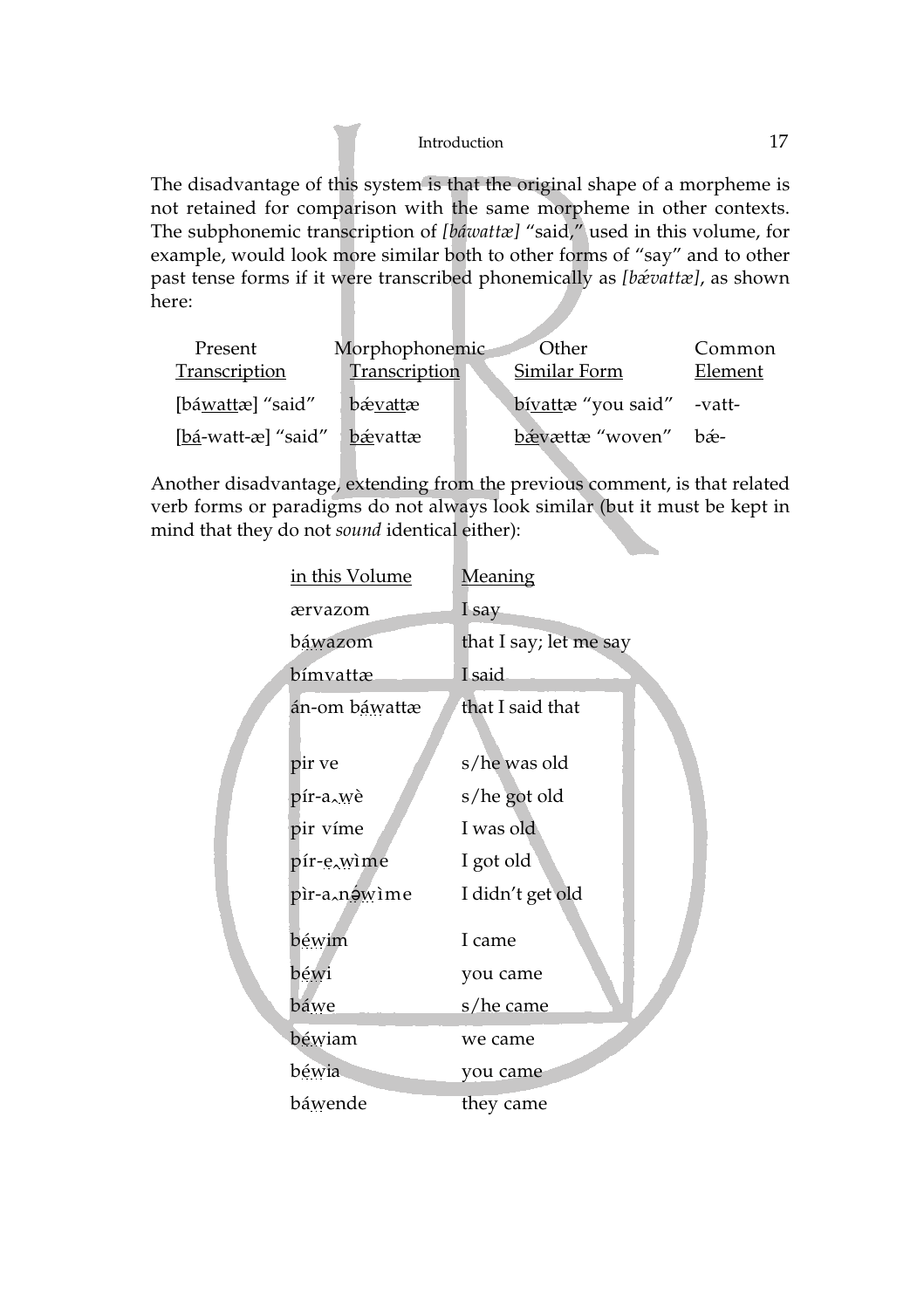While the solution is not ideal, it must also be taken into account that a case of *[-e]* as in *pír-e*<sub>*sw*</sub> *w*<sub>*im*</sub>, instead of the usual *-a*, only occurs once in the whole of the vertical state of the whole of these narratives and its negative form is not encountered at all. Further discussion of this problem can be found in the *Grammar*.

• Words with an original *w* after *u* or *o*, e.g., *\*mæ:luw*, are transcribed without the *w*. Even though historical developments clearly indicate that original *\*m* became *v*, i.e., *[v] ˜ [w]*. Because *mæ:lu-e* and *mæ:luw-e* would be identical phonologically, the *v ˜ w* has become superfluous after *u* and *o* in synchronic Vafsi phonology. The same process happens with other historical medial or final labials lost before or after back vowels:

| *mæ:lum |                   |                                                 |                 | > mæ:luw = mæ:lu "clear, evident"        |
|---------|-------------------|-------------------------------------------------|-----------------|------------------------------------------|
| *tomæn  |                   |                                                 |                 | $>$ towæn = toæn "toman (unit of money)" |
| *kumæ   |                   | > kuwæ                                          | $=$ kuæ "pile"  |                                          |
|         |                   | *adæmi > *adæwi > *aduwi                        | = adui "person" |                                          |
| *tuxm   | $>$ * tum $>$ tuw |                                                 |                 | $=$ tu $\qquad$ "seed"                   |
|         |                   | $*$ soman > $*$ soman > sowan = soan "you (pl)" |                 |                                          |
| *sæbay  |                   |                                                 |                 | $>$ *sobay $>$ soway = soay "tomorrow"   |
|         |                   | $*$ nowbæt > $*$ nubæt > nuwæt = nuæt "turn"    |                 |                                          |

- The phoneme *e* (except in the diphthong *ey*, which is actually an alternate of *æy*) is always realized as [I] in all contexts in Vafsi, e.g., *ben* "bottom; root" or hénde "they are; they exist" are always realized as [bIn] and [hIndI] respectively. [I] is the equivalent of English or German "short i" as in "bin."
- In the glossary, verb stems are listed with the present stem listed first, separated by a slash from the following past stem, e.g., *vin/di* "to see." If the past stem is formed simply by adding a past formant to the present stem, then only the past formant is indicated but the latter is preceded by a hyphen. That is, listings such as *kær/-d* "to do, make" *zan/-a* "to know," and *gir/-ætt* "to take" indicate that the past stems are *kærd, zana,* and *girætt* respectively. The only exceptions to this style of listing the verb stems are *ar/ard* "to bring" and *a/av* "to come" whose present and past stems are so short, the full forms are listed for both.

Occasionally a verb stem may be further broken down into constituent parts but the basic stem does not exist alone. In these cases, the constituent morphemes are separated by a hyphen but still listed with the verb stem in the glossary. The two verbs  $x \check{s}g$ -u/ $x \check{s}g$ -ia "to break (intransitive)" and *æšg-en/æšgesd "*to break (transitive)," for example, are listed with morpheme breaks to show that *-u, -ia* and *-en* have grammatical functions, but that there is never an occurrence of the stem *æšg*- without one of these morphemes.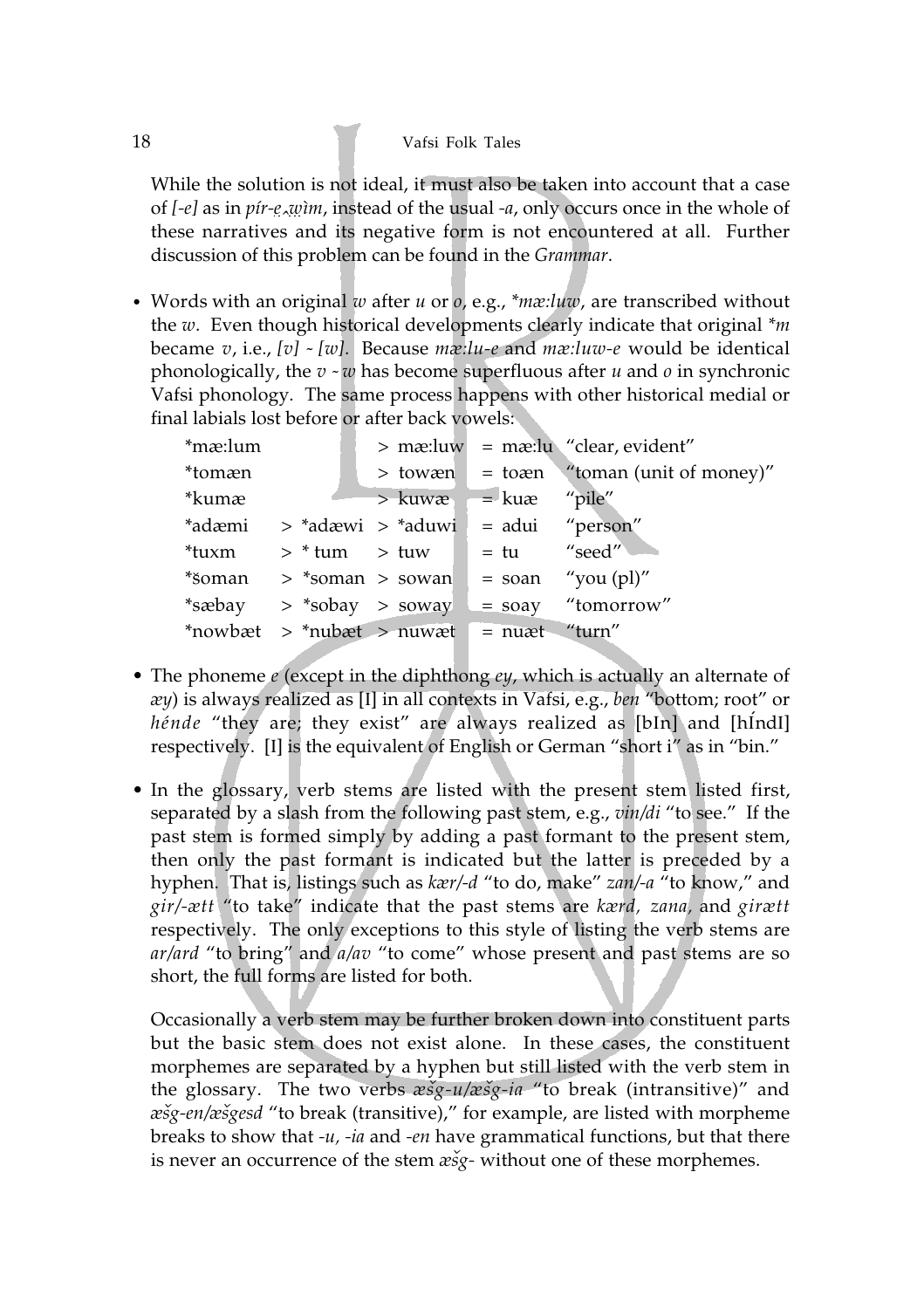## Punctuation

Essentially all punctuation used in the Vafsi transcriptions below are based on intonational patterns, rather than on grammatical structures as in European punctuation conventions. Of course, it is quite usual for both of these types to coincide. That is, grammatical structures that include breaks where structural units begin and end often have accompanying intonational patterns that actually mark these grammatical boundaries in speech. Such is the case with most subordinate clauses. In these cases, the punctuation of the Vafsi text is very similar to straightforward English punctuation, which is for the most part grammar-based.

In other situations, however, punctuation marks indicate intonational patterns where English does not, either because the grammatical patterns of Vafsi and English are structurally quite different or their intonational patterns are used in different ways. Two outstanding examples of cases in which Vafsi intonation is indicated by sustained intonation — represented in this text by a single comma — but in which English does not use equivalent commas are:

(1) Sequences or series of words connected by the coordinating conjunction *-ò* "and." This conjunction is always (almost always?) accompanied by sustained intonation. In the transcription of these tales, therefore, *-ò* is generally followed by a comma. I have omitted the comma in cases where the narrator speaks so fast that there is hardly time for a sustained intonation, although in effect I think it is still present, even if only very briefly. The following is an example of both the use and the omission of commas to show sustained intonation with coordinated words or phrases:

ængosdésan bísan-zæ in xun-o dæ⁄ r-esan-mala dæ sær-bazári-o sær-dærvazey-o, sær-kucey-o, bæ⁄ le, dæ⁄ r-esan-mala-ve.

"They stuck [lit: hit] their fingers in this blood *and* smeared it all around the bazaar *and* doorways *and* street corners, in short, they smeared it [everywhere]."-(A3-16)

(2) There is often a sustained intonation after the subject of a sentence in Vafsi. Even though the subject is an integral part of its own clause, it is often separated intonationally from the rest of the clause and is shown here by the use of a comma, e.g.,:

yey vǽxdi hæzrǽt-e musay, vǽsse ku-i təwri-dæ ǽrz-es<sub>^</sub>kærdè

"Once Moses went to Mt. Sinai and asked, ..." (B7-1)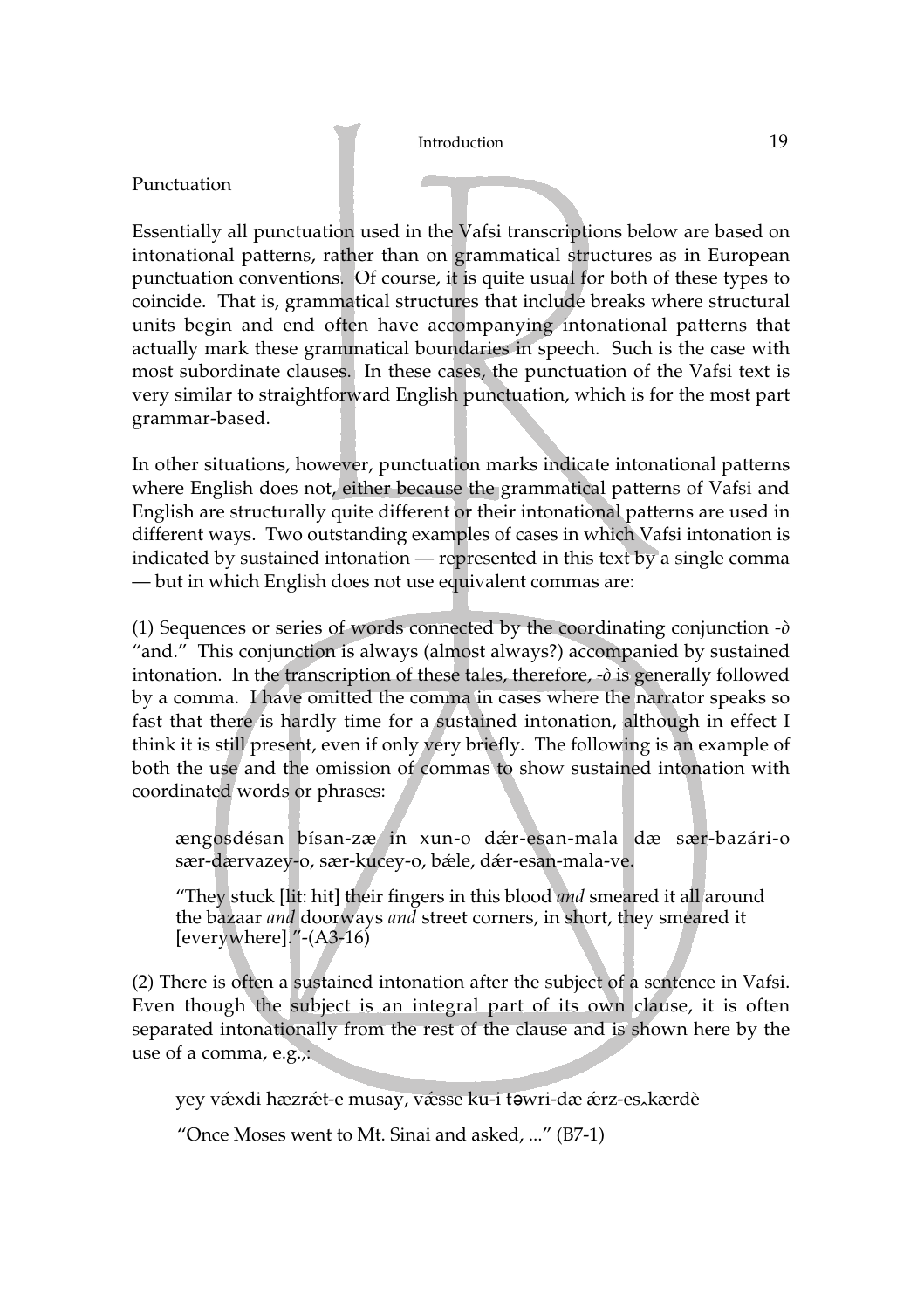It should be noted that while the use of a comma after the subject of a sentence is not a convention of English punctuation, it is a common practice in written Persian, obviously for similar reasons of representing intonational patterns.

There are five levels of pitch involved in Vafsi intonational patterns: *high, midhigh, mid, mid-low* and *low*, of which the last four actually demonstrate grammatical contrasts. The first of these pitches, high, is reserved for the one syllable in any given clause that usually takes what is called the sentence stress. A brief description of each contour is given here but I will ask the reader to see the *Grammar* for a fuller description of the intonational contours of Vafsi and their integral role in the grammar of the language.

- . Statement intonation 1: This intonational contour starts out with a flat contour on the mid level and then usually rises to a *high* pitch on the syllable with sentence stress and then finishes out at a *low* pitch.
- .- Statement intonation 2: This intonational contour starts out with a flat contour on the mid level and then usually rises to a *high* pitch on the syllable with sentence stress in the clause and falls to a *mid-low* pitch until the end of the sentence. This pattern seems to be reserved predominately for use in narratives — not only folk tales, but personal narratives and the like as well. Even in these contexts, however, it is still relatively uncommon. Its use is clearly optional and a matter of personal choice. In the tales below, Mahmudi (Statement intonation 1: approximately 631 times vs. Statement intonation 2: 88 times, or 12.2 % of the time) clearly relies on it more than Mahdi (Statement intonation 1: approximately 825 times vs. Statement intonation 2: 11 times, or 1.2 % of the time).
- ? Question intonation: This intonational contour starts out with a flat contour on the mid level and then usually rises to a *high* pitch on the syllable with sentence stress in the clause and falls to a *mid* pitch until the end of the sentence.
- .? Question word intonation: The intonation of questions that contain overt question words is usually the same as the statement intonation. A similar situation occurs in English, Persian and many other languages, cf. "Are you going home?" vs. "Where are you going.?" For these situations, I have combined both the period/full stop and the question mark to indicate both that the sentence is a question and that it has a statement intonational contour. Note: there is no initial or final question particle in Vafsi, i.e., the equivalent of a formal written Persian *aya* (or a similar particle in Arabic, Turkish, Russian, etc.) which introduces a question without a question word.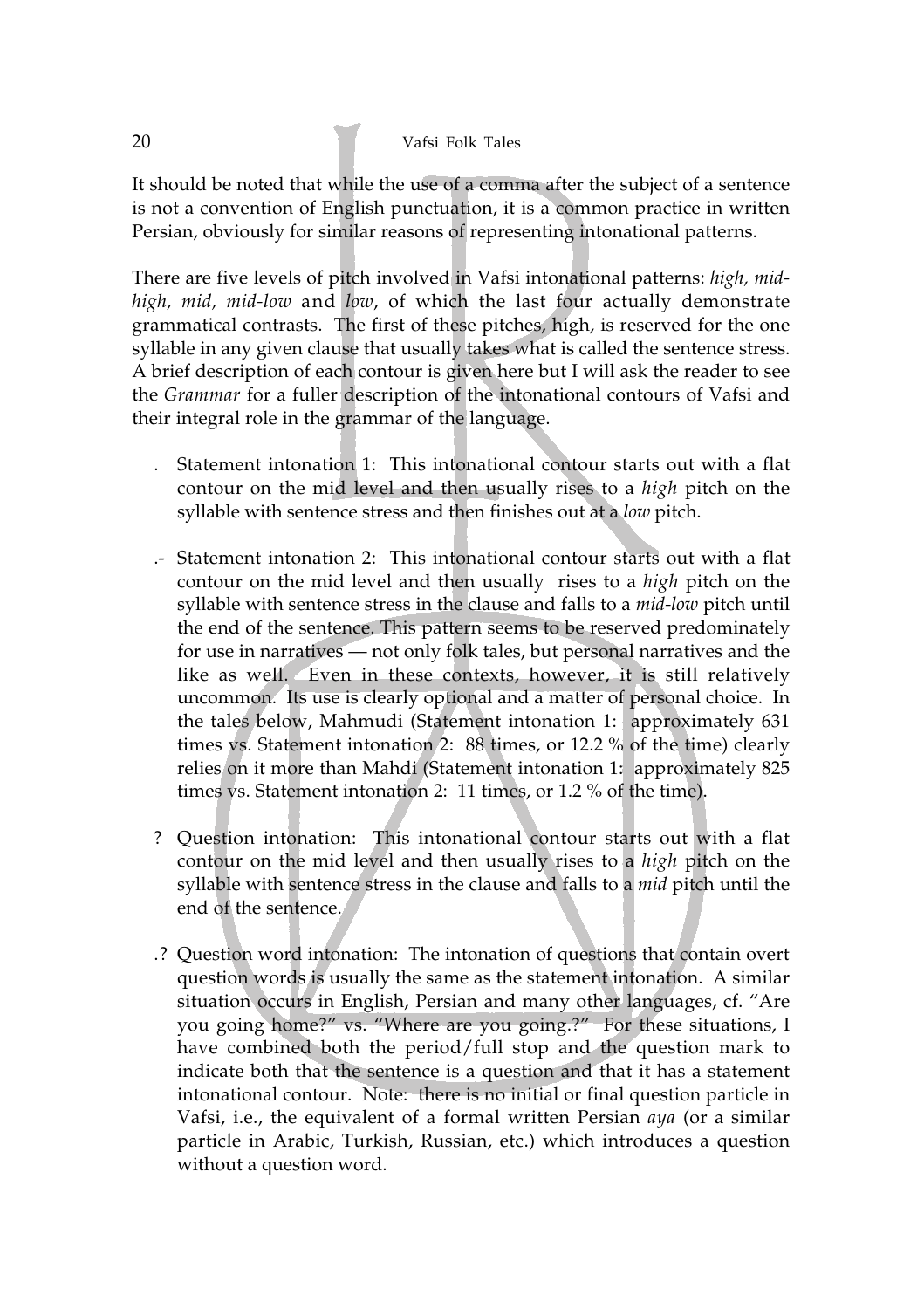- , Sustained intonation: This intonation starts out with a flat contour on the mid level and then usually rises to a *high* pitch on the syllable with sentence stress in the clause and falls to a *mid-high* pitch until the end of the sentence. Aside from its use in the two situations described above with the coordinating conjunction *-ò* and occasionally after the subject of a sentence, it has various other uses and is found quite commonly throughout any extended segment of speech.
- ,, Subordinate intonation: This intonational contour is quite different from all other patterns introduced above. It usually, but not exclusively, occurs on sentence-initial subordinate clauses. It also occurs quite commonly on relative clauses. Instead of having the usual *high* pitch on one particular syllable in the clause, all word-level pitches are neutralized on stressed syllables to *mid* pitch in the subordinate clauses that have this intonational pattern. In place of the pitches that have been neutralized to accompany the usual word stress, including the one clause-level stressed word, the subordinate intonational pattern also includes two changes in pitch and stress at both the beginning and the end of the clause: (1) the usually stressed syllable of the initial subordinate conjunction<sup>1</sup> receives the high pitch, and (2) the very last syllable of the subordinate clause gradually rises from the *mid* pitch to a high pitch with a decided lengthening of this syllable. This contour is especially conspicuous in the case of very long subordinate clauses where multiple syllables after the first word of the clause are neutralized in pitch and contour until the last syllable of the clause. The following clause is a good example of a long initial subordinate clause with this intonational contour. Note that the word stresses are indicated here, but it should be kept in mind that they are neutralized in this clause and the last syllable, which is normally unstressed, receives both stress and a pitch gradually rising to high because of the subordinate intonational contour:

hǽnike -ttánde ænnešinénde ke edrár<sub>^</sub>kærènde dæ tini sær-qǽbri edrar<br>bærizende tini sær-gæbri bærizende tini sær-qæbr<u>i</u>.,

"...when they come to squat down to urinate on his grave, to pour urine on his grave,..." (B4-116)

<sup>&</sup>lt;sup>1</sup> Stress on the subordinate conjunction does not hold true for /ke/ which I consider to be a subordinating particle with a grammatical function only, as opposed to a subordinate conjunction which has both grammatical function and semantic content. In any case, *ke* does not occur in sentence initial position.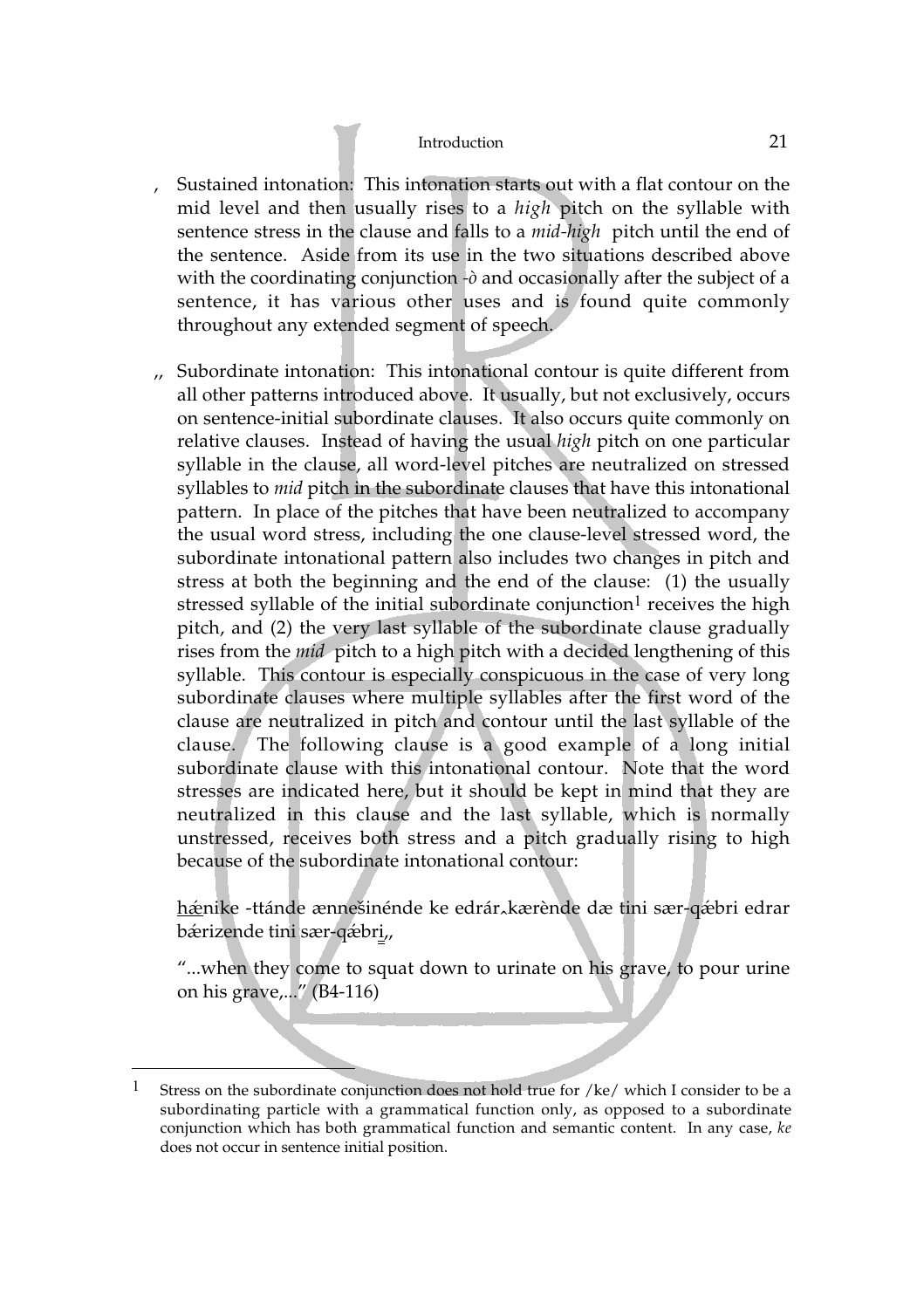This intonation, while not obligatory on subordinate clauses, is very common in the language. On the other hand, it is also not uncommon to find a second variant intonational pattern on the subordinate clause. This variant seems to be similar to  $-$  or the same as  $-$  the sustained intonation and with this pattern any syllable in the clause may receive sentence stress, as seen in sentence B6-4, where sentence stress is placed on the second word in the clause (and the last syllable of the clause does not rise):

vǽxdike <u>zer</u> \_áwe,... "When it landed,...

! Exclamation point: This is the only punctuation mark from standard punctuation practices that does not represent a particular intonational contour of its own in these texts. It usually occurs in the same contour of the statement intonation. It may also be the case that, in expressing the emotional content of an exclamation, the usual high syllable may be even higher and optionally longer than usual.

## Numbering and Sentence Breaks

Because we are dealing with oral texts from an unwritten language that does not have the usual norms of a written language, we naturally find many examples of very long sentences. Some sentences are short and form an easy break in the text for numbering. Other sentences may have several main and subordinate clauses as well as false starts thus creating a sentence that goes on for several lines — in effect, a paragraph. See, for example, the contrast in the amount of material in two consecutive sentences from Tale B11, sentence B11- 12 (over 80 words) and sentence B11-13 (only 12 words). I have generally tried to avoid breaking up long sentences such as B11-12 by inserting a number in the middle of them.

# Hesitation Fillers

Mahdi very commonly uses *dær-mæ:na* and *dær-mæ:na mæsælæn* as fillers that act as a hesitation convention in his narrations. They mean approximately "that is to say" or "I mean" and "that is to say, for example" or "I mean, for example," respectively. Such filler expressions give the narrator some time to form the next thought or to figure out how to present it without a long silent pause in the narration. Mahdi sometimes uses them as frequently as two or three times in a sentence: